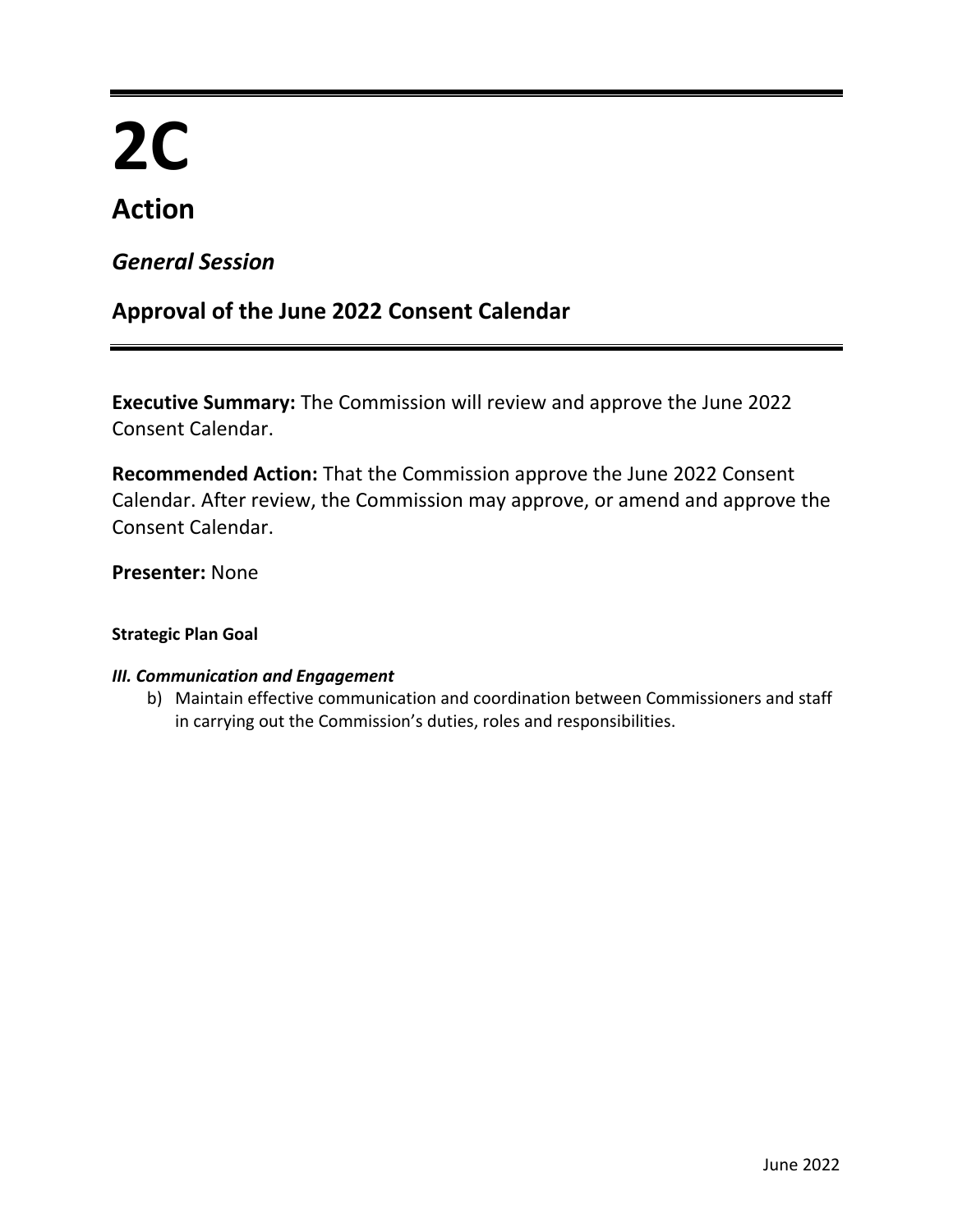# **Consent Calendar**

# **Division of Professional Practices Action Items**

For your adoption, the following items have been placed on the Consent Calendar for the June 15-17, 2022, meeting of the California Commission on Teacher Credentialing:

# **RECOMMENDATIONS OF THE COMMITTEE OF CREDENTIALS**

Education Code section 44244.1 allows the Commission to adopt the recommendation of the Committee of Credentials without further proceedings if the individual does not request an administrative hearing within a specified time.

#### 1. **ADAMS, Bonnie G.**

All certification documents under the jurisdiction of the California Commission on Teacher Credentialing are **suspended for a period of twenty (20) days** as a result of misconduct pursuant to Education Code section 44420.

# 2. **ALANIZ, Christina L.**

All certification documents under the jurisdiction of the California Commission on Teacher Credentialing are **suspended for a period of forty-five (45) days** as a result of misconduct pursuant to Education Code section 44421.

#### 3. **ASH, Stephanie A.**

All certification documents under the jurisdiction of the California Commission on Teacher Credentialing are **suspended for a period of thirty (30) days** as a result of misconduct pursuant to Education Code section 44421.

#### 4. **ATKINS, Jesse L.**

All certification documents under the jurisdiction of the California Commission on Teacher Credentialing are **suspended for a period of thirty (30) days** as a result of misconduct pursuant to Education Code section 44421.

#### 5. **BAKER, Stephanie D.**

All certification documents under the jurisdiction of the California Commission on Teacher Credentialing are **suspended for a period of one-hundred eighty (180) days** as a result of misconduct pursuant to Education Code section 44421.

#### 6. **BARRINGER, Cassidy B.**

All certification documents under the jurisdiction of the California Commission on Teacher Credentialing are **suspended for a period of thirty (30) days** as a result of misconduct pursuant to Education Code section 44420.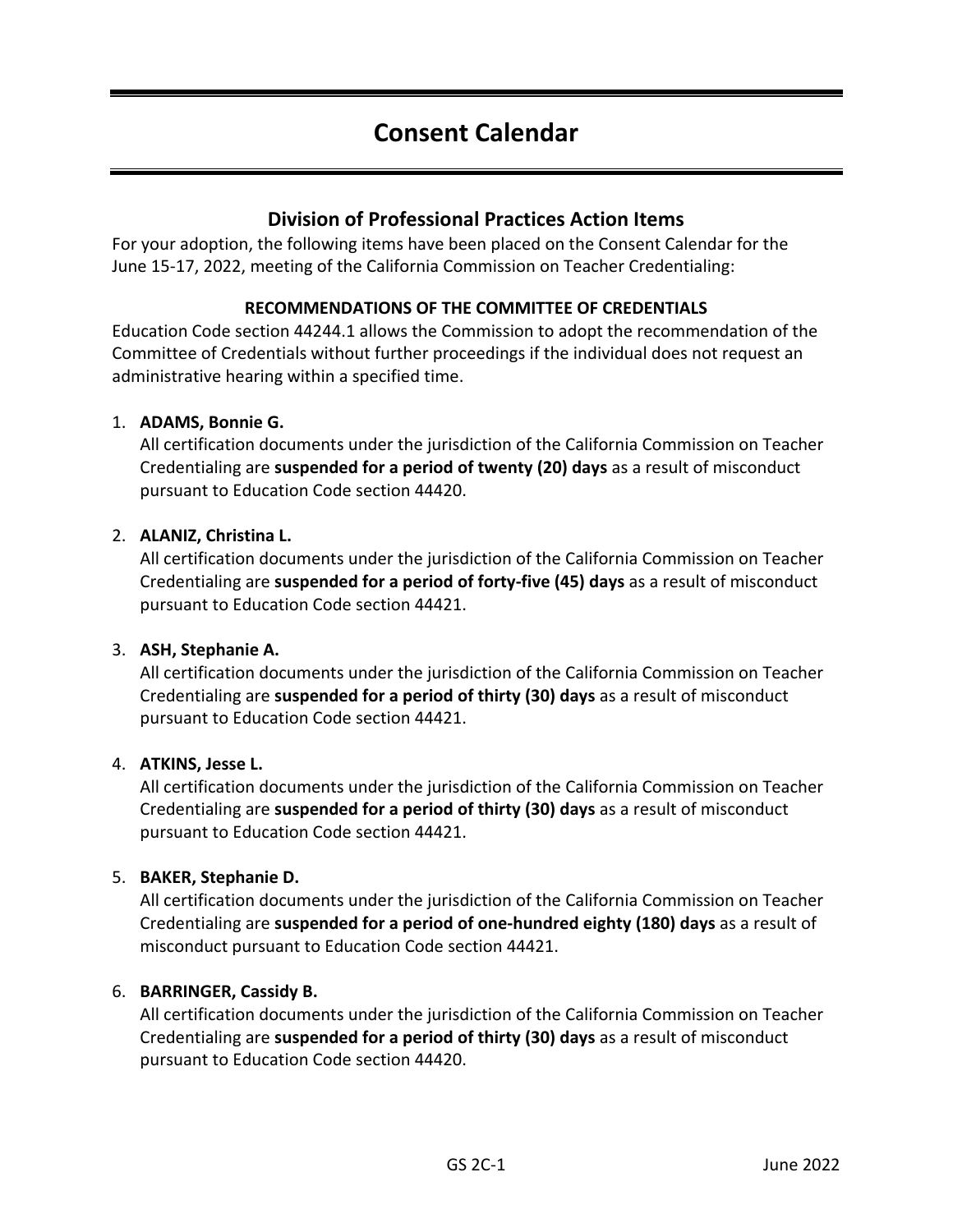# 7. **BAYLEY, Daniel G.**

All certification documents under the jurisdiction of the California Commission on Teacher Credentialing are **suspended for a period of ninety (90) days** as a result of misconduct pursuant to Education Code section 44421.

# 8. **BENJAMIN, Jeffrey W.**

All certification documents under the jurisdiction of the California Commission on Teacher Credentialing are **suspended for a period of forty-five (45) days** as a result of misconduct pursuant to Education Code section 44421.

# 9. **BRAGG, Kenneth G.**

All certification documents under the jurisdiction of the California Commission on Teacher Credentialing are **suspended for a period of ninety (90) days** as a result of misconduct pursuant to Education Code section 44421.

#### 10. **BRIERLEY, Donna M.**

All certification documents under the jurisdiction of the California Commission on Teacher Credentialing are **suspended for a period of fifteen (15) days** as a result of misconduct pursuant to Education Code section 44421.

#### 11. **BRYAN, Julie L.**

All certification documents under the jurisdiction of the California Commission on Teacher Credentialing are **revoked** as a result of misconduct pursuant to Education Code section 44421.

#### 12. **BUECHLER, Alana M.**

All certification documents under the jurisdiction of the California Commission on Teacher Credentialing are **suspended for a period of ten (10) days** as a result of misconduct pursuant to Education Code section 44421.

#### 13. **BUENROSTRO, Sonia**

All certification documents under the jurisdiction of the California Commission on Teacher Credentialing are **suspended for a period of forty-five (45) days** as a result of misconduct pursuant to Education Code section 44421 and the pending application is **granted**.

#### 14. **CAMPOVERDE, Maria C.**

All certification documents under the jurisdiction of the California Commission on Teacher Credentialing are **suspended for a period of sixty (60) days** as a result of misconduct pursuant to Education Code section 44421.

#### 15. **CANCHOLA, Juana C.**

All certification documents under the jurisdiction of the California Commission on Teacher Credentialing are **revoked** as a result of misconduct pursuant to Education Code section 44421.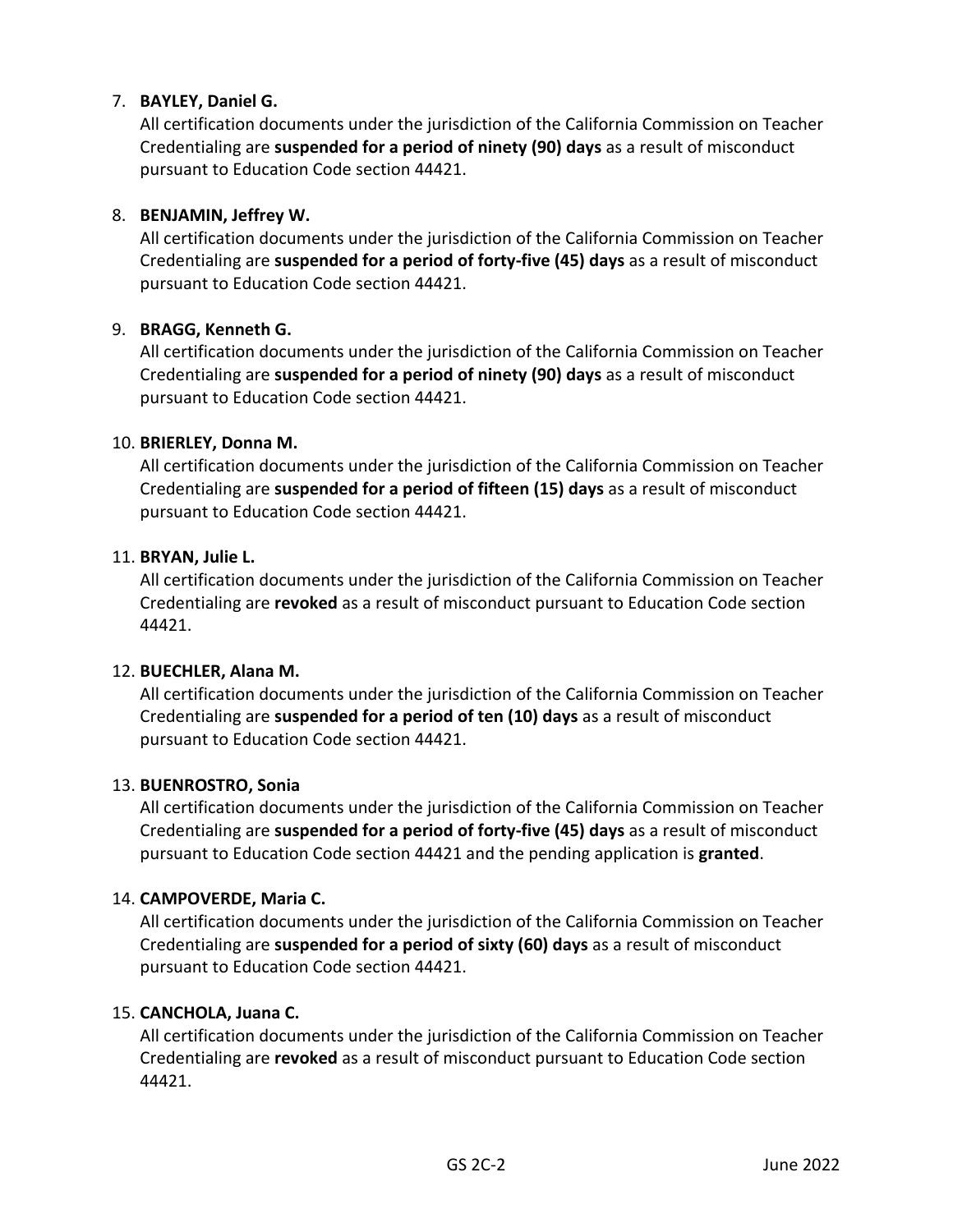# 16. **CANNON, Courtney A.**

She is the subject of **public reproval** as a result of misconduct pursuant to Education Code section 44421.

# 17. **CAVINESS, Shelley M.**

All certification documents under the jurisdiction of the California Commission on Teacher Credentialing are **suspended for a period of sixty (60) days** as a result of misconduct pursuant to Education Code section 44421.

# 18. **CHAPMAN, Matthew S.**

He is the subject of **public reproval** as a result of misconduct pursuant to Education Code section 44421.

#### 19. **CHOPANE, Jasma**

The pending application is **denied** as a result of misconduct pursuant to Education Code section 44345.

# 20. **CLAWITTER, Chad J.**

All certification documents under the jurisdiction of the California Commission on Teacher Credentialing are **revoked** as a result of misconduct pursuant to Education Code section 44421.

#### 21. **CLINE, Olga L.**

All certification documents under the jurisdiction of the California Commission on Teacher Credentialing are **suspended for a period of one hundred eighty (180) days** and the pending application is **denied** as a result of misconduct pursuant to Education Code sections 44421 and 44345.

#### 22. **COLEN, Michael N.**

The pending application is **denied** as a result of misconduct pursuant to Education Code section 44345.

#### 23. **CORONADO, Jerry M.**

All certification documents under the jurisdiction of the California Commission on Teacher Credentialing are **suspended for a period of one hundred eighty (180) days** as a result of misconduct pursuant to Education Code section 44421.

#### 24. **CRAWFORD, JR., Earl N.**

He is the subject of **public reproval** as a result of misconduct pursuant to Education Code section 44421.

#### 25. **DANIELSON, Lisa L.**

All certification documents under the jurisdiction of the California Commission on Teacher Credentialing are **suspended for a period of thirty (30) days** as a result of misconduct pursuant to Education Code section 44421.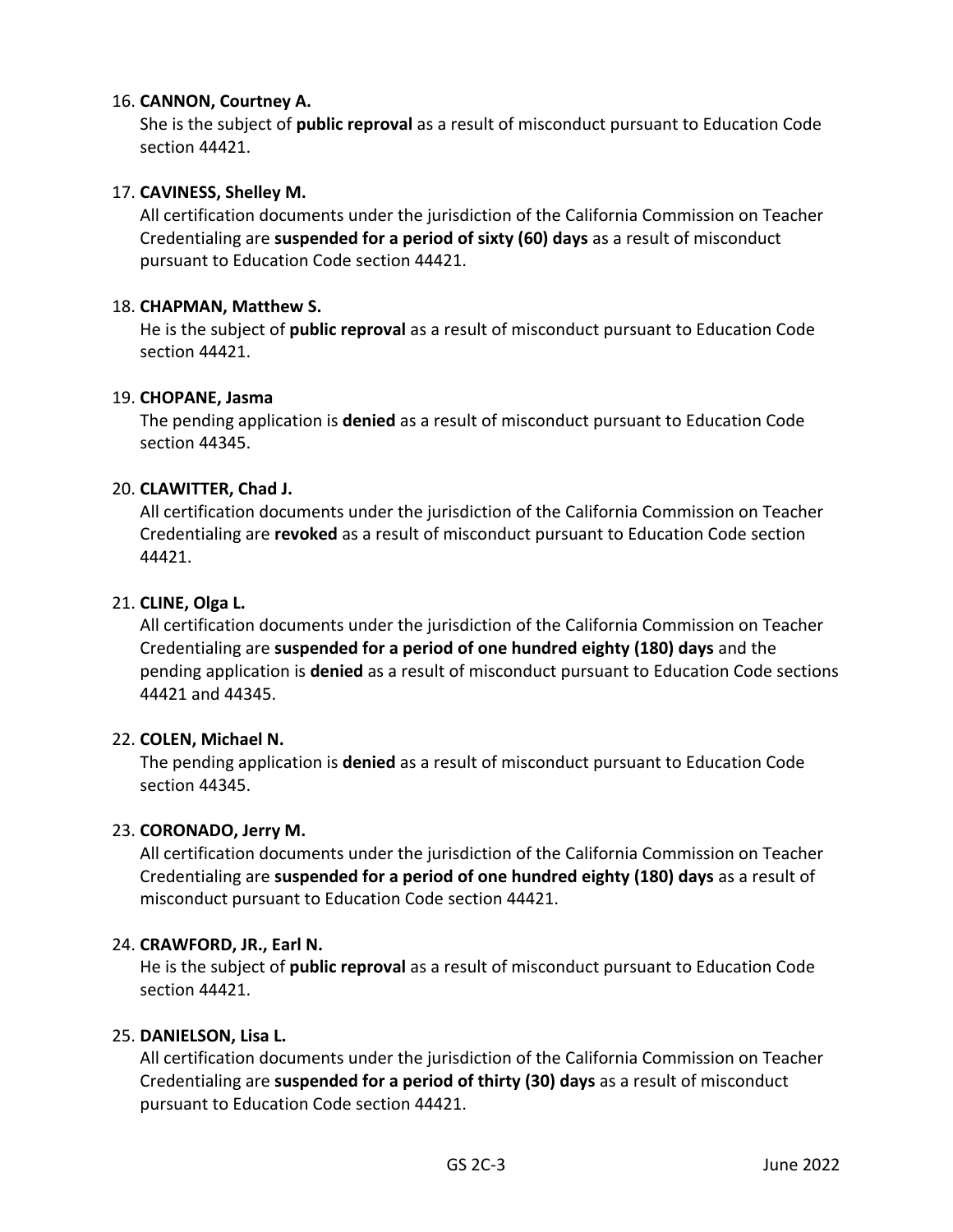# 26. **DE GOOYER, Jessie M.**

All certification documents under the jurisdiction of the California Commission on Teacher Credentialing are **suspended for a period of one hundred eighty (180) days** as a result of misconduct pursuant to Education Code section 44421.

#### 27. **DE LA ROSA, Edward**

He is the subject of **public reproval** as a result of misconduct pursuant to Education Code section 44421.

#### 28. **DIEHL, Joshua R.**

All certification documents under the jurisdiction of the California Commission on Teacher Credentialing are **suspended for a period of seventy-five (75) days** as a result of misconduct pursuant to Education Code section 44421.

#### 29. **DWYER, Todd K.**

All certification documents under the jurisdiction of the California Commission on Teacher Credentialing are **suspended for a period of three hundred sixty-four (364) days** as a result of misconduct pursuant to Education Code section 44421.

#### 30. **EDWARDS, Susan E.**

All certification documents under the jurisdiction of the California Commission on Teacher Credentialing are **revoked** as a result of misconduct pursuant to Education Code section 44421.

#### 31. **ENRIQUEZ JR., Armando**

All certification documents under the jurisdiction of the California Commission on Teacher Credentialing are **suspended for a period of thirty (30) days** as a result of misconduct pursuant to Education Code section 44421 and the pending application is **granted**.

#### 32. **ESPINOZA, Sandy A.**

She is the subject of **public reproval** as a result of misconduct pursuant to Education Code section 44421.

#### 33. **FERNANDEZ, Claudia A.**

All certification documents under the jurisdiction of the California Commission on Teacher Credentialing are **revoked** as a result of misconduct pursuant to Education Code section 44421.

#### 34. **FINK, Kristen O.**

All certification documents under the jurisdiction of the California Commission on Teacher Credentialing are **suspended for a period of one hundred eighty (180) days** as a result of misconduct pursuant to Education Code section 44421.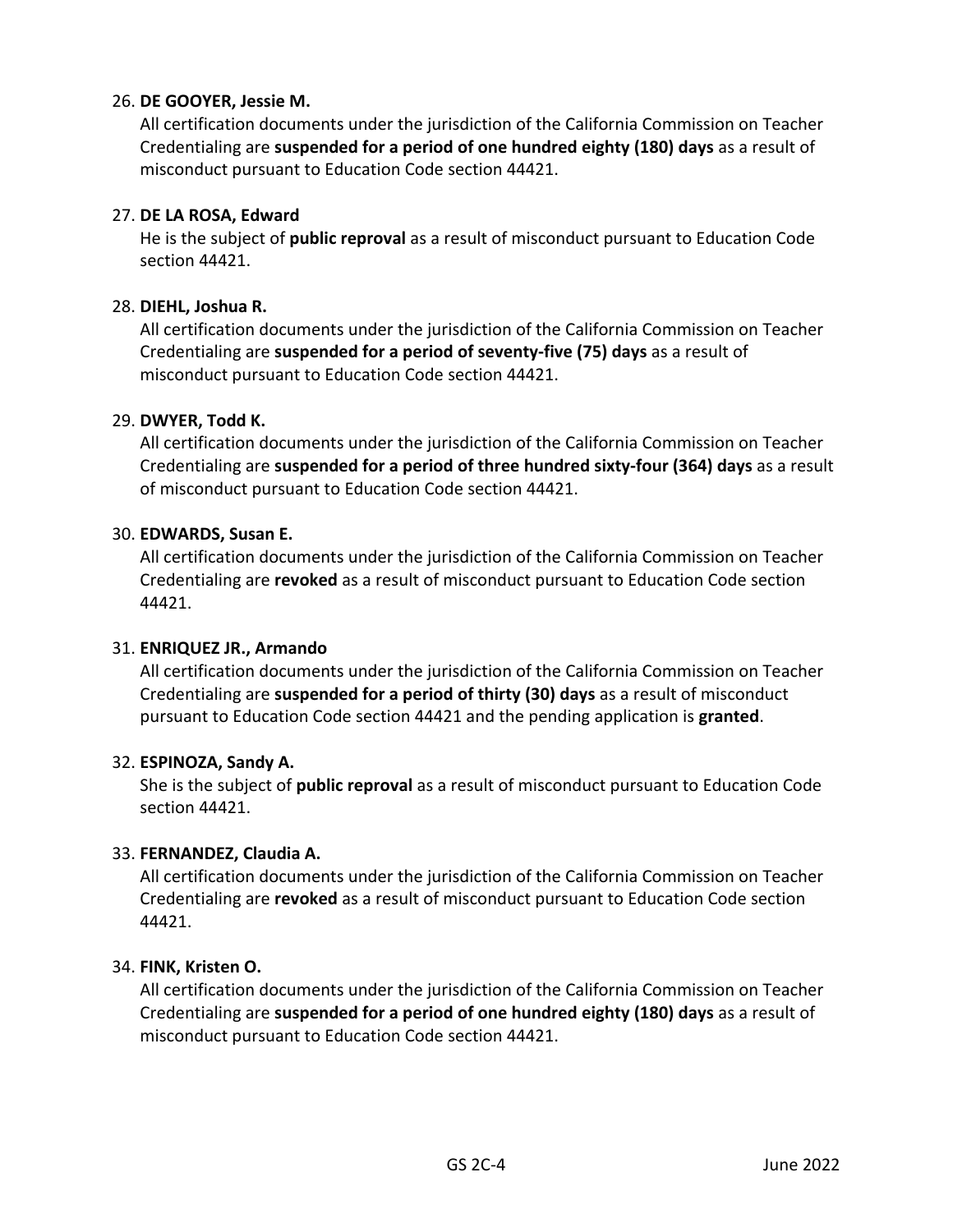# 35. **FREDERICK, Carrie M.**

All certification documents under the jurisdiction of the California Commission on Teacher Credentialing are **suspended for a period of one hundred eighty (180) days** as a result of misconduct pursuant to Education Code section 44421.

#### 36. **FRONTZAK, Kevin P.**

All certification documents under the jurisdiction of the California Commission on Teacher Credentialing are **suspended for a period of fifteen (15) days** as a result of misconduct pursuant to Education Code section 44421.

#### 37. **GARCIA JR, Javier**

The pending application is **denied** as a result of misconduct pursuant to Education Code section 44345.

#### 38. **GEORGE, Karen M.**

She is the subject of **public reproval** as a result of misconduct pursuant to Education Code section 44421.

#### 39. **GIORDANO, Sheri**

All certification documents under the jurisdiction of the California Commission on Teacher Credentialing are **suspended for a period of thirty (30) days** as a result of misconduct pursuant to Education Code section 44421 and the pending application is **granted**.

#### 40. **GLYNN, Kevin C.**

All certification documents under the jurisdiction of the California Commission on Teacher Credentialing are **suspended for a period of five (5) days** as a result of misconduct pursuant to Education Code section 44421.

#### 41. **GOODWIN, Julie H.**

She is the subject of **public reproval** as a result of misconduct pursuant to Education Code section 44421.

#### 42. **GRAY, Felecia M.**

She is the subject of **public reproval** as a result of misconduct pursuant to Education Code section 44421.

#### 43. **HANSEN, Allie**

All certification documents under the jurisdiction of the California Commission on Teacher Credentialing are **suspended for a period of thirty (30) days** as a result of misconduct pursuant to Education Code section 44420.

#### 44. **HARTLEY, Brent J.**

All certification documents under the jurisdiction of the California Commission on Teacher Credentialing are **suspended for a period of thirty (30) days** as a result of misconduct pursuant to Education Code section 44421.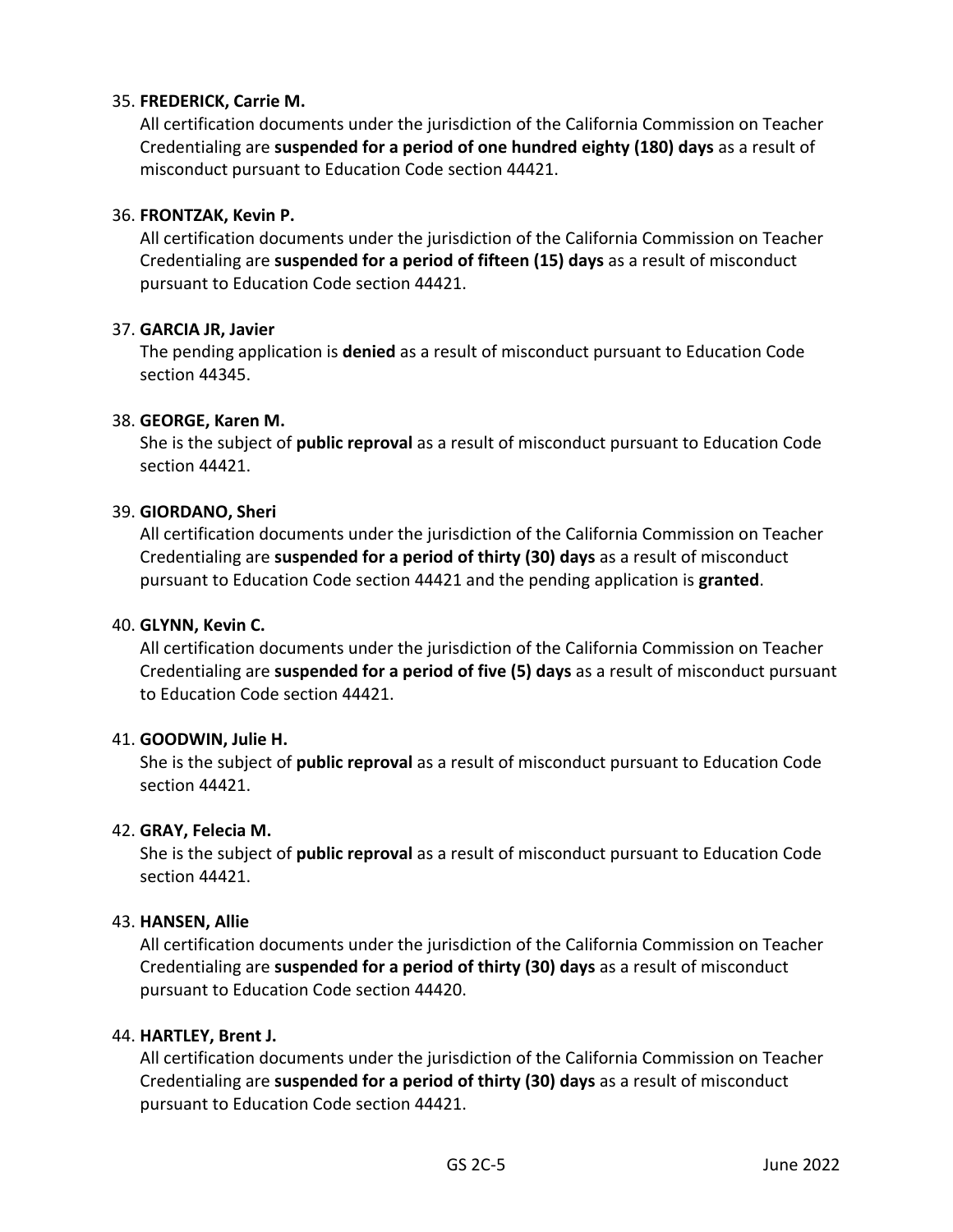# 45. **HAUGE, Jeffrey P.**

All certification documents under the jurisdiction of the California Commission on Teacher Credentialing are **suspended for a period of one hundred twenty (120) days** as a result of misconduct pursuant to Education Code section 44421.

#### 46. **HAZLEY, Ryan A.**

All certification documents under the jurisdiction of the California Commission on Teacher Credentialing are **suspended for a period of thirty (30) days** as a result of misconduct pursuant to Education Code section 44420.

#### 47. **HOOVER, Emalee**

The pending application is **denied** as a result of misconduct pursuant to Education Code section 44345.

# 48. **HUDSON, John S.**

All certification documents under the jurisdiction of the California Commission on Teacher Credentialing are **suspended for a period of fifteen (15) days** as a result of misconduct pursuant to Education Code section 44421.

#### 49. **HULL, Susan M.**

All certification documents under the jurisdiction of the California Commission on Teacher Credentialing are **revoked** as a result of misconduct pursuant to Education Code section 44421.

#### 50. **ILOWITE, Kayla R.**

All certification documents under the jurisdiction of the California Commission on Teacher Credentialing are **suspended for a period of fifteen (15) days** as a result of misconduct pursuant to Education Code section 44420 and the pending application is **granted**.

#### 51. **JACOBO, JR., Robert**

All certification documents under the jurisdiction of the California Commission on Teacher Credentialing are **suspended for a period of three hundred sixty-four (364) days** as a result of misconduct pursuant to Education Code section 44421.

#### 52. **JAKUBOWSKI, Martha**

All certification documents under the jurisdiction of the California Commission on Teacher Credentialing are **revoked** as a result of misconduct pursuant to Education Code section 44421.

#### 53. **JOHNSON, Robert C.**

All certification documents under the jurisdiction of the California Commission on Teacher Credentialing are **revoked** as a result of misconduct pursuant to Education Code section 44421.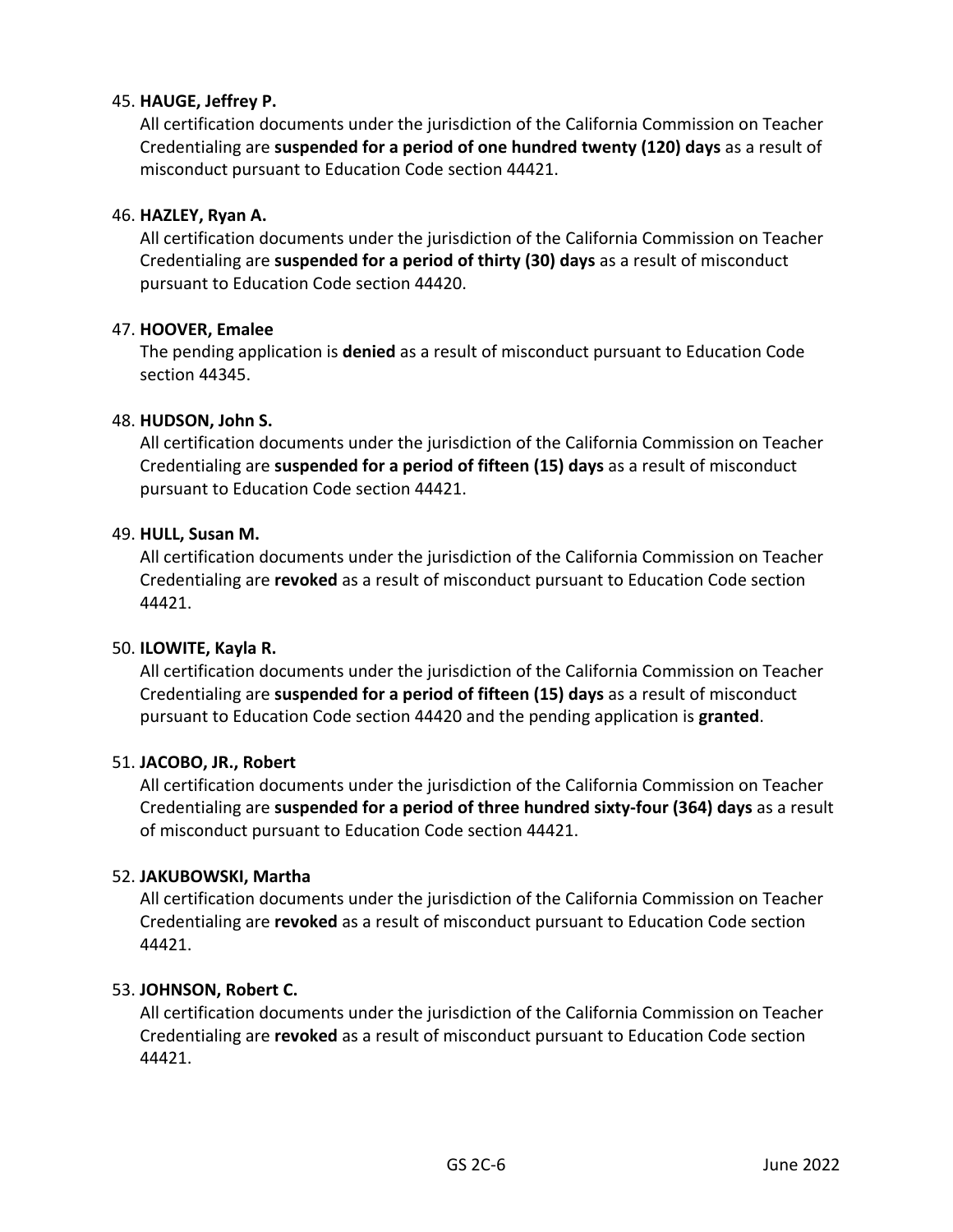# 54. **JORDAN-GONZALEZ, Arturo**

He is the subject of **public reproval** as a result of misconduct pursuant to Education Code section 44421 and the pending application is **granted**.

# 55. **KESSINGER, Jennifer E.**

All certification documents under the jurisdiction of the California Commission on Teacher Credentialing are **revoked** as a result of misconduct pursuant to Education Code section 44421.

# 56. **LAUFFENBERGER, Thomas E.**

All certification documents under the jurisdiction of the California Commission on Teacher Credentialing are **suspended for a period of three hundred sixty-four (364) days** as a result of misconduct pursuant to Education Code section 44421.

# 57. **LOO, Douglas**

All certification documents under the jurisdiction of the California Commission on Teacher Credentialing are **revoked** as a result of misconduct pursuant to Education Code section 44421.

#### 58. **MARCIAL, John**

All certification documents under the jurisdiction of the California Commission on Teacher Credentialing are **revoked** as a result of misconduct pursuant to Education Code section 44421.

#### 59. **MARLEY, Jeremy P.**

The pending application(s) are **denied** as a result of misconduct pursuant to Education Code section 44345.

#### 60. **MARROQUIN, Harry S.**

All certification documents under the jurisdiction of the California Commission on Teacher Credentialing are **suspended for a period of twenty (20) days** as a result of misconduct pursuant to Education Code section 44421 and the pending application is **granted**.

#### 61. **MARTINEZ, Olivia**

All certification documents under the jurisdiction of the California Commission on Teacher Credentialing are **suspended for a period of fifty-seven (57) days** as a result of misconduct pursuant to Education Code section 44420.

#### 62. **MC KINSEY, Gregory L.**

All certification documents under the jurisdiction of the California Commission on Teacher Credentialing are **suspended for a period of ten (10) days** as a result of misconduct pursuant to Education Code section 44421.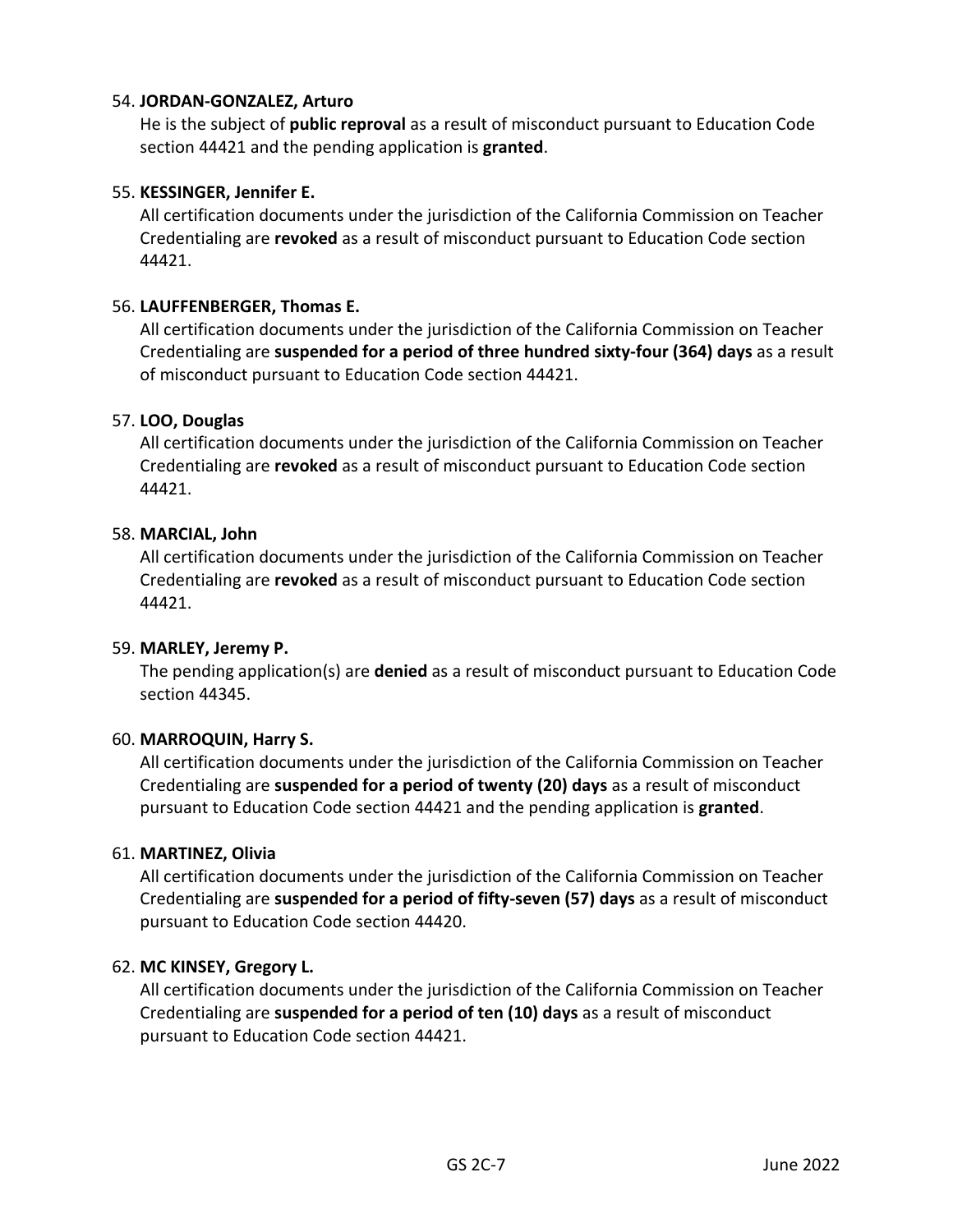# 63. **MEDICINE HAWK, Paul E.**

All certification documents under the jurisdiction of the California Commission on Teacher Credentialing are **revoked** as a result of misconduct pursuant to Education Code section 44421.

#### 64. **MENSAH, Emmanuel**

All certification documents under the jurisdiction of the California Commission on Teacher Credentialing are **suspended for a period of thirty (30) days** as a result of misconduct pursuant to Education Code section 44421 and the pending application is **granted**.

#### 65. **MESISCA, Jonathan D.**

He is the subject of **public reproval** as a result of misconduct pursuant to Education Code section 44421.

#### 66. **MESTER, Patrick J.**

All certification documents under the jurisdiction of the California Commission on Teacher Credentialing are **revoked** as a result of misconduct pursuant to Education Code section 44421.

#### 67. **MEZA, Andres**

All certification documents under the jurisdiction of the California Commission on Teacher Credentialing are **revoked** as a result of misconduct pursuant to Education Code section 44421.

#### 68. **MIGUEL, Christopher J.**

He is the subject of **public reproval** as a result of misconduct pursuant to Education Code section 44421.

#### 69. **MONTANO, Sylvia**

All certification documents under the jurisdiction of the California Commission on Teacher Credentialing are **suspended for a period of fifteen (15) days** as a result of misconduct pursuant to Education Code section 44420.

#### 70. **MOODY, Barrett W.**

All certification documents under the jurisdiction of the California Commission on Teacher Credentialing are **suspended for a period of twenty (20) days** as a result of misconduct pursuant to Education Code section 44420.

#### 71. **MORA, Ramon D.**

All certification documents under the jurisdiction of the California Commission on Teacher Credentialing are **suspended for a period of sixty (60) days** as a result of misconduct pursuant to Education Code section 44421.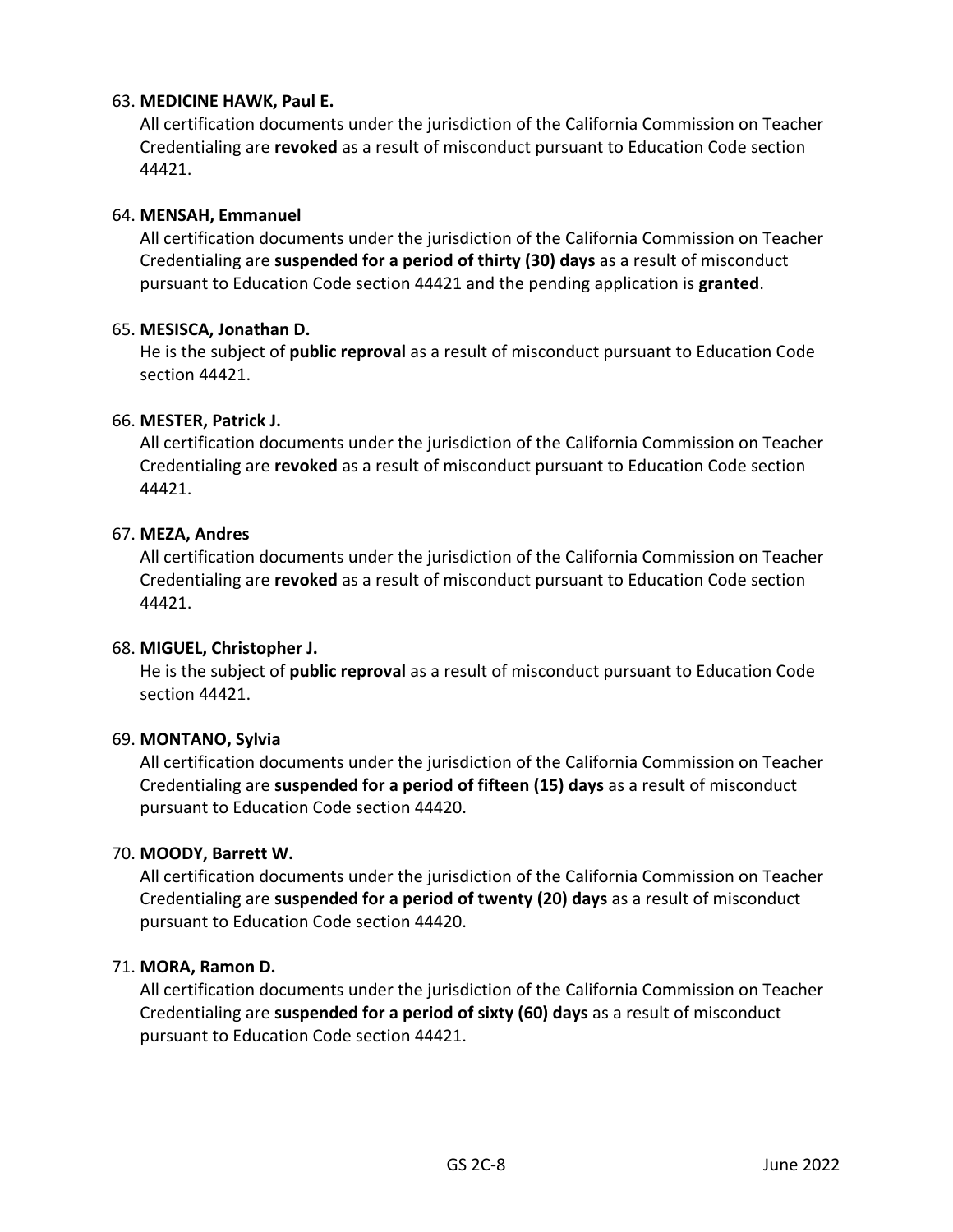# 72. **MOTISI, Joseph S.**

All certification documents under the jurisdiction of the California Commission on Teacher Credentialing are **suspended for a period of fourteen (14) days** as a result of misconduct pursuant to Education Code section 44421.

# 73. **MURPHY, Jason W.**

He is the subject of **public reproval** as a result of misconduct pursuant to Education Code section 44421.

# 74. **NETTLES, Scott W.**

All certification documents under the jurisdiction of the California Commission on Teacher Credentialing are **revoked** as a result of misconduct pursuant to Education Code section 44421.

# 75. **OBERST, Vincent R.**

All certification documents under the jurisdiction of the California Commission on Teacher Credentialing are **suspended for a period of thirty (30) days** as a result of misconduct pursuant to Education Code section 44420.

# 76. **OSMER, Kurt A.**

All certification documents under the jurisdiction of the California Commission on Teacher Credentialing are **revoked** as a result of misconduct pursuant to Education Code section 44421.

#### 77. **PALICKI, Erika R.**

All certification documents under the jurisdiction of the California Commission on Teacher Credentialing are **suspended for a period of thirty (30) days** as a result of misconduct pursuant to Education Code section 44421.

#### 78. **POUDEL, Regina**

All certification documents under the jurisdiction of the California Commission on Teacher Credentialing are **suspended for a period of twenty-one (21) days** as a result of misconduct pursuant to Education Code section 44421.

#### 79. **POWELL, Christopher J.**

All certification documents under the jurisdiction of the California Commission on Teacher Credentialing are **revoked** as a result of misconduct pursuant to Education Code section 44421.

#### 80. **PUISIS, Lynn M.**

All certification documents under the jurisdiction of the California Commission on Teacher Credentialing are **suspended for a period of ten (10) days** as a result of misconduct pursuant to Education Code section 44421.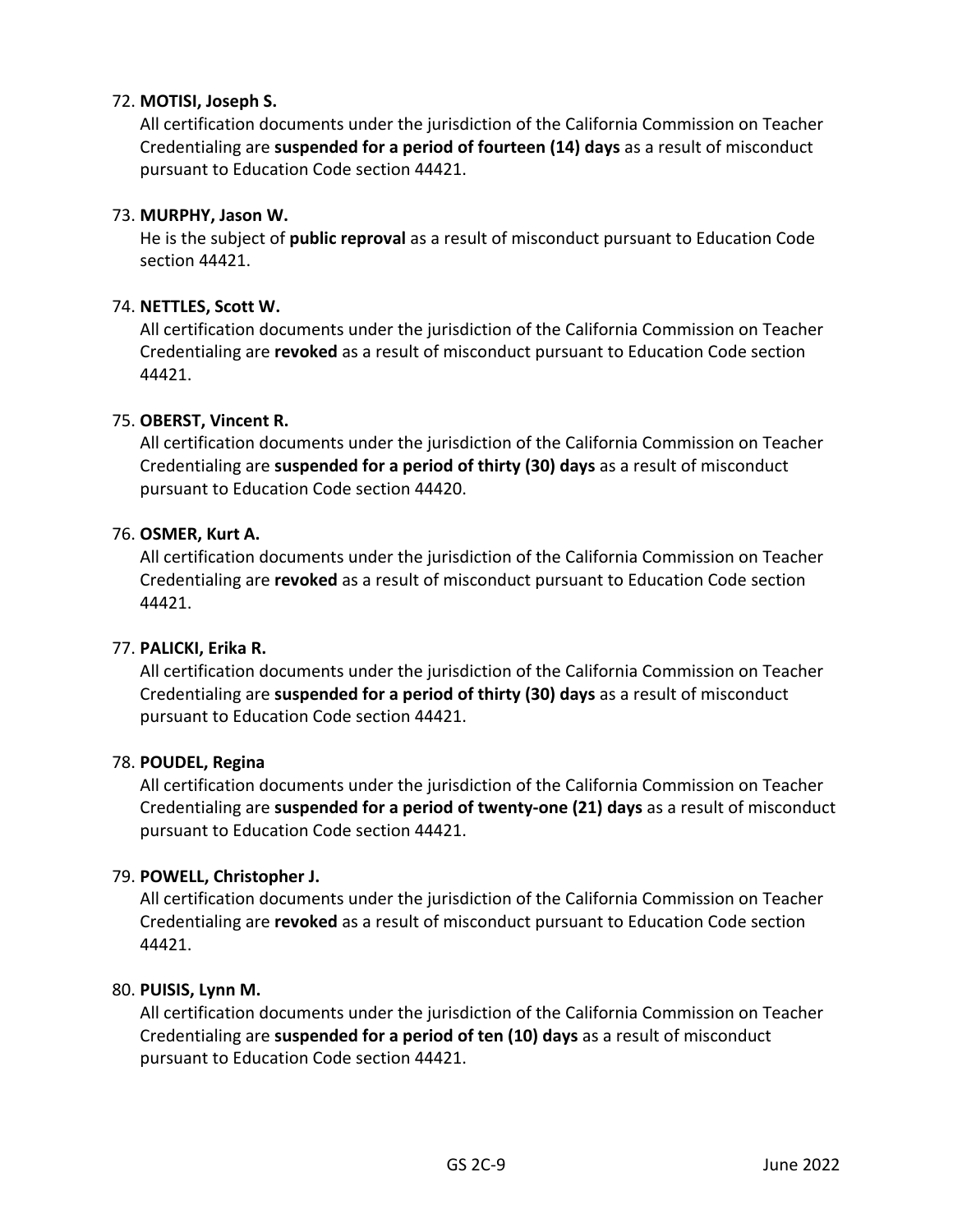# 81. **RACOMA, Jayson B.**

All certification documents under the jurisdiction of the California Commission on Teacher Credentialing are **suspended for a period of thirty (30) days** as a result of misconduct pursuant to Education Code section 44420.

# 82. **RAMOS, Daniel M.**

All certification documents under the jurisdiction of the California Commission on Teacher Credentialing are **suspended for a period of fifteen (15) days** as a result of misconduct pursuant to Education Code section 44420.

#### 83. **RAZO CARRERA, Iliana H.**

All certification documents under the jurisdiction of the California Commission on Teacher Credentialing are **suspended for a period of fourteen (14) days** as a result of misconduct pursuant to Education Code section 44420.

#### 84. **REYMANN, Anthony P.**

All certification documents under the jurisdiction of the California Commission on Teacher Credentialing are **revoked** as a result of misconduct pursuant to Education Code section 44421.

#### 85. **RHEA, Nathan A.**

All certification documents under the jurisdiction of the California Commission on Teacher Credentialing are **suspended for a period of twenty (20) days** as a result of misconduct pursuant to Education Code section 44420.

#### 86. **RICHARDSON, Alivia**

The pending application(s) are **denied** as a result of misconduct pursuant to Education Code section 44345.

#### 87. **ROBERTSON, Julie A.**

All certification documents under the jurisdiction of the California Commission on Teacher Credentialing are **suspended for a period of fifteen (15) days** as a result of misconduct pursuant to Education Code section 44421.

#### 88. **RUBALCABA, Lawrence D.**

All certification documents under the jurisdiction of the California Commission on Teacher Credentialing are **suspended for a period of one hundred twenty (120) days** as a result of misconduct pursuant to Education Code section 44421.

#### 89. **RUIZ, Cimmaron M.**

All certification documents under the jurisdiction of the California Commission on Teacher Credentialing are **suspended for a period of forty (40) days** as a result of misconduct pursuant to Education Code section 44420.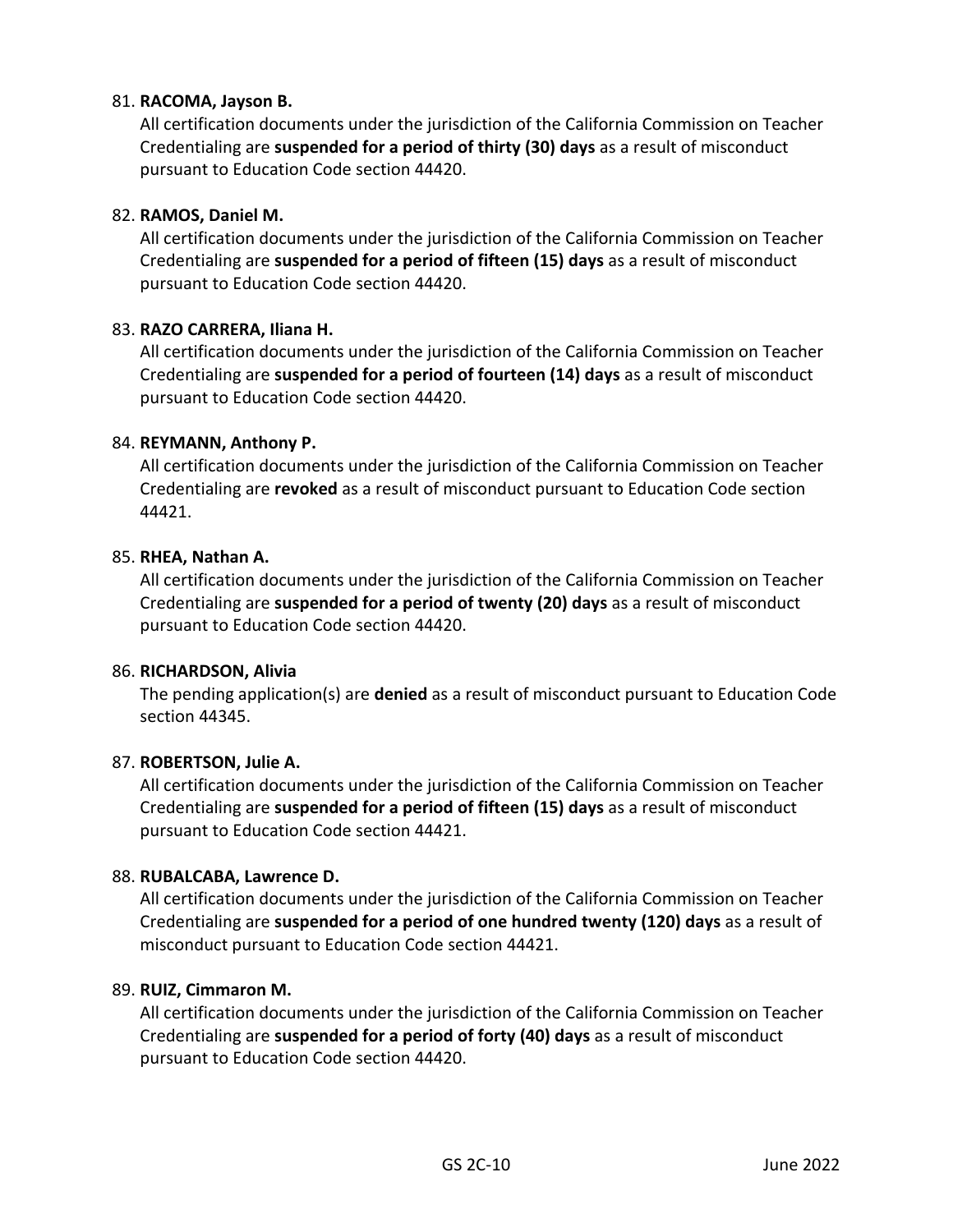# 90. **SARMIENTO, Robin M.**

All certification documents under the jurisdiction of the California Commission on Teacher Credentialing are **revoked** as a result of misconduct pursuant to Education Code section 44421.

#### 91. **SAULTER, Douglas J.**

All certification documents under the jurisdiction of the California Commission on Teacher Credentialing are **suspended for a period of ninety (90) days** as a result of misconduct pursuant to Education Code section 44421.

#### 92. **SCARDINA, Jennifer S.**

All certification documents under the jurisdiction of the California Commission on Teacher Credentialing are **suspended for a period of thirty (30) days** as a result of misconduct pursuant to Education Code section 44421.

#### 93. **SINGH, Jhujhaar**

The pending application(s) are **denied** as a result of misconduct pursuant to Education Code section 44345.

#### 94. **SMOLIN, Barry J.**

All certification documents under the jurisdiction of the California Commission on Teacher Credentialing are **revoked** as a result of misconduct pursuant to Education Code section 44421.

#### 95. **SNIDER, Kenneth B.**

All certification documents under the jurisdiction of the California Commission on Teacher Credentialing are **suspended for a period of thirty (30) days** as a result of misconduct pursuant to Education Code section 44421.

#### 96. **SPAETH, David**

All certification documents under the jurisdiction of the California Commission on Teacher Credentialing are **revoked** and the pending application is **denied** as a result of misconduct pursuant to Education Code sections 44421 and 44345.

#### 97. **SUMMERS, Jessica**

The pending application is **denied** as a result of misconduct pursuant to Education Code section 44345.

#### 98. **TASY, Stephen G.**

All certification documents under the jurisdiction of the California Commission on Teacher Credentialing are **revoked** as a result of misconduct pursuant to Education Code section 44421.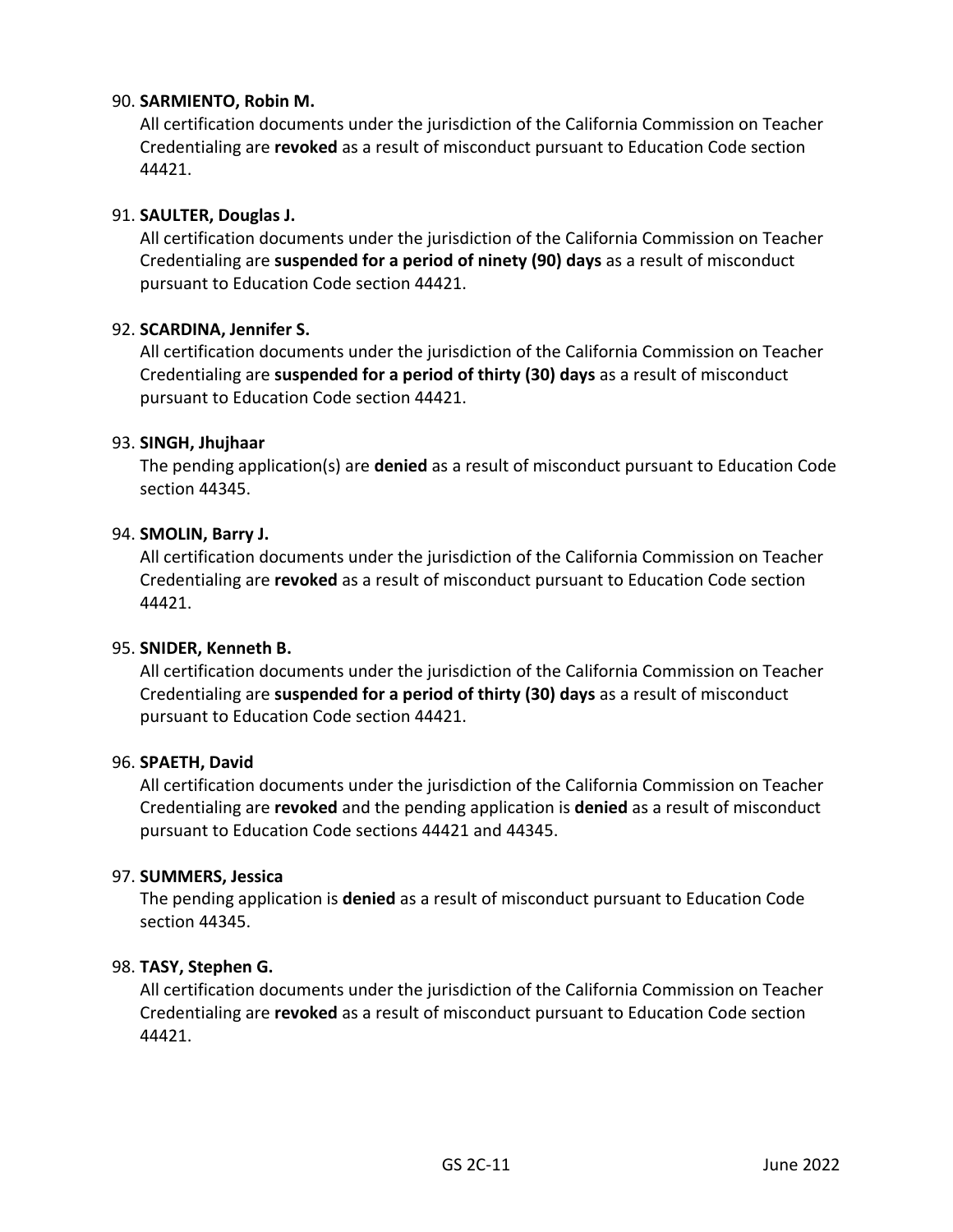# 99. **TERRY, Arlene V.**

All certification documents under the jurisdiction of the California Commission on Teacher Credentialing are **suspended for a period of three hundred sixty-four (364) days** as a result of misconduct pursuant to Education Code section 44421.

#### 100. **TIPPIN, Benjamin W.**

All certification documents under the jurisdiction of the California Commission on Teacher Credentialing are **revoked** as a result of misconduct pursuant to Education Code section 44421.

#### 101. **TOLOZA, Joshua D.**

All certification documents under the jurisdiction of the California Commission on Teacher Credentialing are **suspended for a period of twenty-six (26) days** as a result of misconduct pursuant to Education Code section 44420.

#### 102. **URESTI, Erlinda**

All certification documents under the jurisdiction of the California Commission on Teacher Credentialing are **revoked** as a result of misconduct pursuant to Education Code section 44421.

#### 103. **VANN, Keith A.**

The pending application is **denied** as a result of misconduct pursuant to Education Code section 44345.

#### 104. **VILLA, Juan Luis I.**

All certification documents under the jurisdiction of the California Commission on Teacher Credentialing are **suspended for a period of one-hundred-eighty (180) days** as a result of misconduct pursuant to Education Code section 44421.

#### 105. **VOLAT, Eric M.**

All certification documents under the jurisdiction of the California Commission on Teacher Credentialing are **revoked** as a result of misconduct pursuant to Education Code section 44421.

#### 106. **WILLIAM, Michael**

All certification documents under the jurisdiction of the California Commission on Teacher Credentialing are **revoked** as a result of misconduct pursuant to Education Code section 44421.

#### 107. **WILLIAMS, Jason**

He is the subject of **public reproval** as a result of misconduct pursuant to Education Code section 44421 and the pending application is **granted**.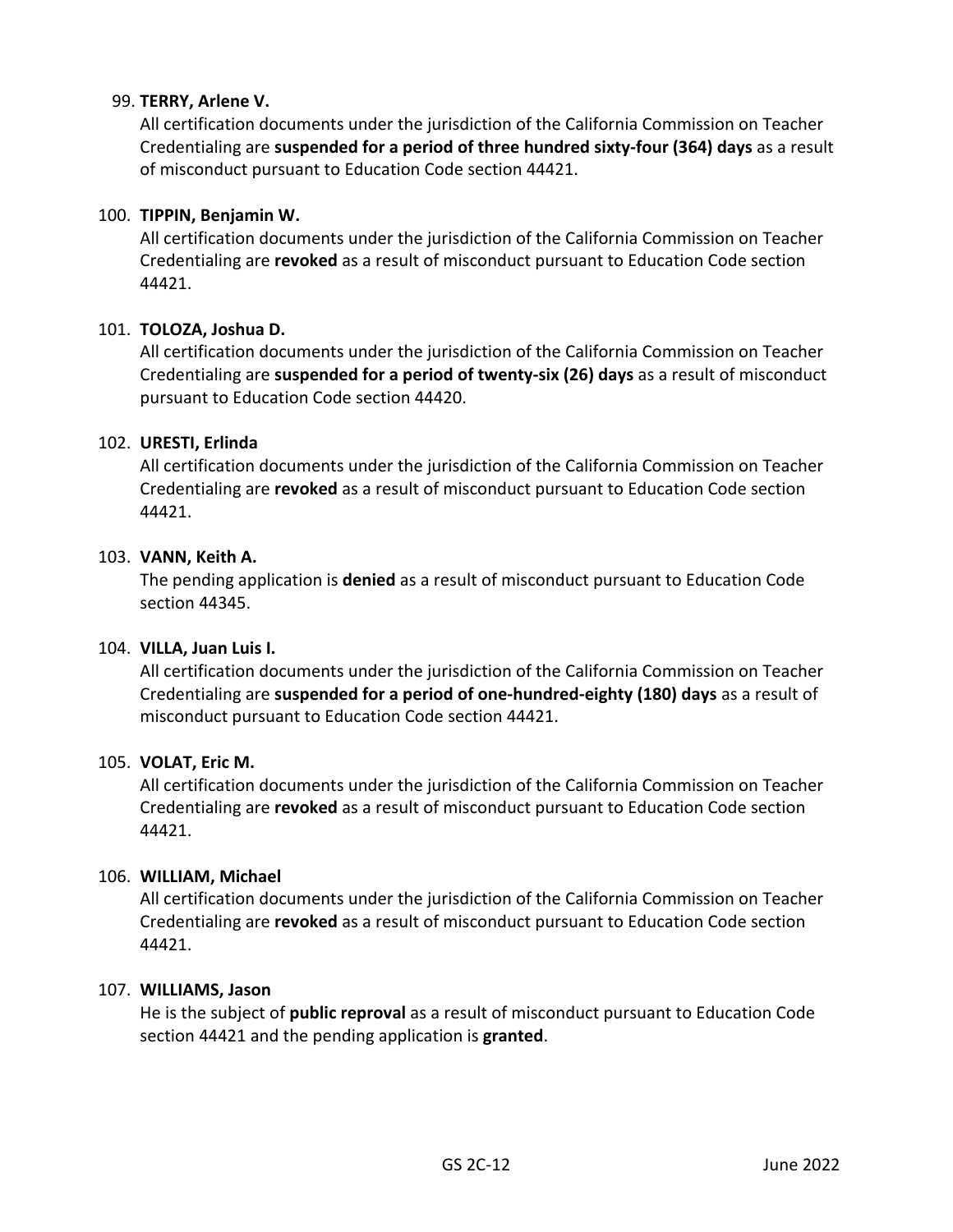# 108. **WOTTA, Irene H.**

All certification documents under the jurisdiction of the California Commission on Teacher Credentialing are **revoked** as a result of misconduct pursuant to Education Code section 44421.

#### 109. **WRIGHT, Melonie A.**

All certification documents under the jurisdiction of the California Commission on Teacher Credentialing are **suspended for a period of three hundred sixty-four (364) days** as a result of misconduct pursuant to Education Code section 44421.

#### 110. **YOSEPH KIRUTHU, Rim Y.**

All certification documents under the jurisdiction of the California Commission on Teacher Credentialing are **suspended for a period of forty-five (45) days** as a result of misconduct pursuant to Education Code section 44420.

#### 111. **ZHANG, Jeffrey**

All certification documents under the jurisdiction of the California Commission on Teacher Credentialing are **suspended for a period of sixty (60) days** as a result of misconduct pursuant to Education Code section 44421.

#### **PRIVATE ADMONITION(S)**

Pursuant to Education Code section 44438, the Committee of Credentials recommends **nine** (**9**) private admonition(s) for the Commission's approval.

#### **CONSENT DETERMINATIONS**

The following consent determinations have been recommended by the Committee of Credentials pursuant to Title 5, California Code of Regulations section 80320, which allows the Committee of Credentials to recommend to the Commission a settlement upon terms which protect the public, schoolchildren, and the profession.

#### 112. **EKNO, Thomas**

The Attorney General's Consent Determination allows him to **self-revoke** all credentials, life diplomas or other certification documents under the jurisdiction of the Commission pursuant to Education Code section 44423, and stipulates that any subsequent applications submitted will be rejected.

#### 113. **FERNANDEZ, Oliber**

The Attorney General's Consent Determination stipulates that all certification documents are **revoked**, and the pending applications are **denied** as a result of misconduct pursuant to Education Code sections 44421 and 44345.

#### 114. **GROTKE, Gerhard**

The Attorney General's Consent Determination stipulates that all certification documents are **revoked** as a result of misconduct pursuant to Education Code section 44421.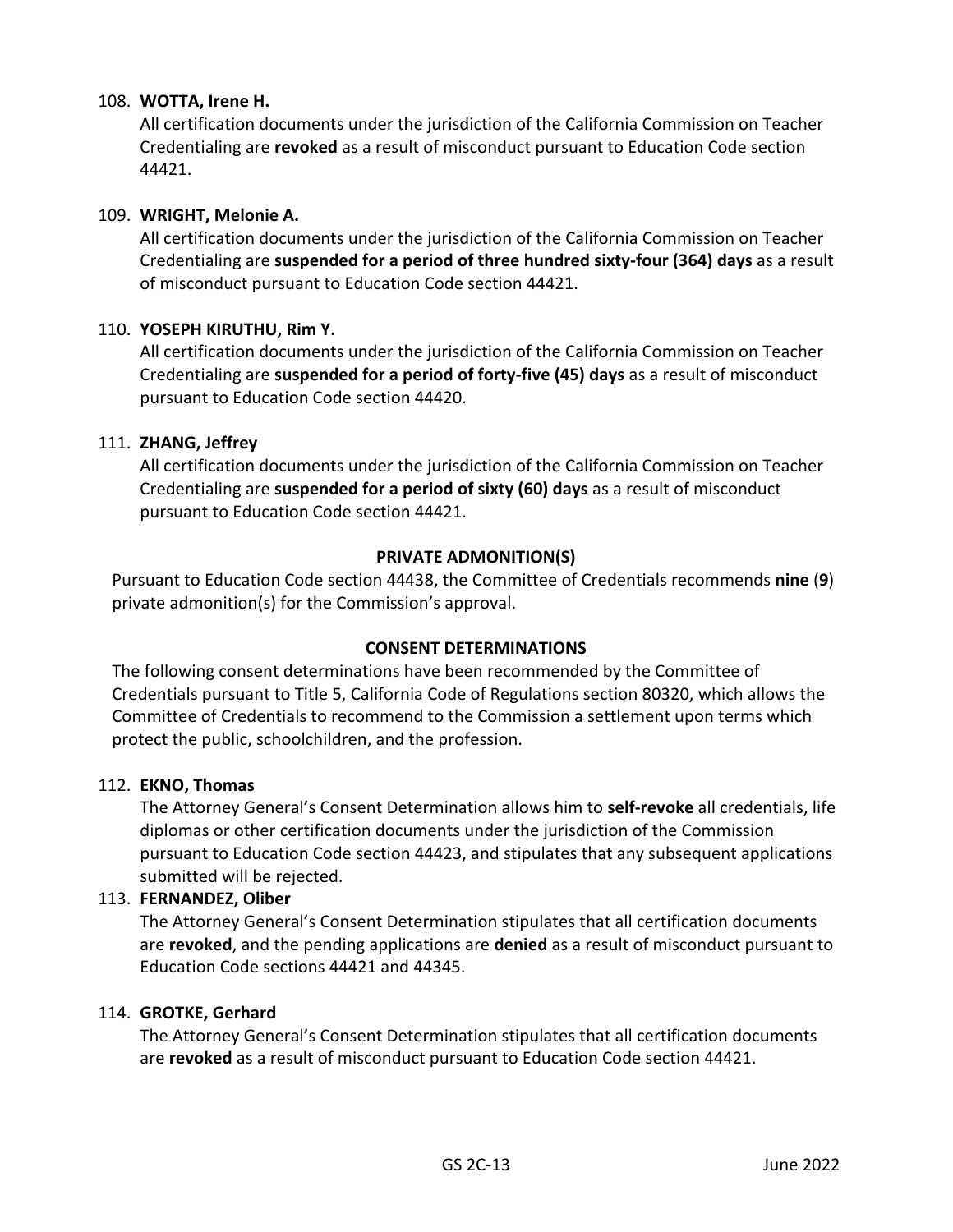#### 115. **MUSTER, Clayton R.**

The Attorney General's Consent Determination stipulates that all certification documents are **revoked** as a result of misconduct pursuant to Education Code section 44421.

#### 116. **NGUYEN, Daniela**

The Attorney General's Consent Determination stipulates that all certification documents are **revoked** as a result of misconduct pursuant to Education Code section 44421.

#### 117. **OLMOS, Martin**

The Attorney General's Consent Determination allows him to **self-revoke** all credentials, life diplomas or other certification documents under the jurisdiction of the Commission pursuant to Education Code section 44423, and stipulates that any subsequent applications submitted will be rejected.

#### 118. **PEKNIK, George**

The Attorney General's Consent Determination stipulates that all certification documents are **revoked** as a result of misconduct pursuant to Education Code section 44421.

#### 119. **SKUBITZ, Deborah K.**

The Attorney General's Consent Determination allows her to **self-revoke** all credentials, life diplomas or other certification documents under the jurisdiction of the Commission pursuant to Education Code section 44423, and stipulates that any subsequent applications submitted will be rejected.

#### 120. **WILTON, Nicole P.**

The Attorney General's Consent Determination stipulates that all certification documents are **revoked**; however, the **revocation is stayed,** her certification documents are **suspended for a period of ninety (90) days**, and she is **placed on probation for a period of five (5) years,** *effective June 24, 2022 through June 23*, 2027, as a result of misconduct pursuant to Education Code section 44421.

#### **PROPOSED DECISIONS FOR ADOPTION**

An Administrative Law Judge has prepared the following Proposed Decision(s) for the Commission's adoption:

#### 121. **SIMS, Michele**

The Administrative Law Judge's Proposed Decision on the Petition to Revoke Probation imposes the adverse action that was stayed and **revokes** all certification documents pursuant to Education Code section 44421.

#### 122. **STROFFOLINO, Cynthia**

The Administrative Law Judge's Proposed Decision on the Petition to Revoke Probation imposes the adverse action that was stayed and **revokes** all certification documents pursuant to Education Code section 44421.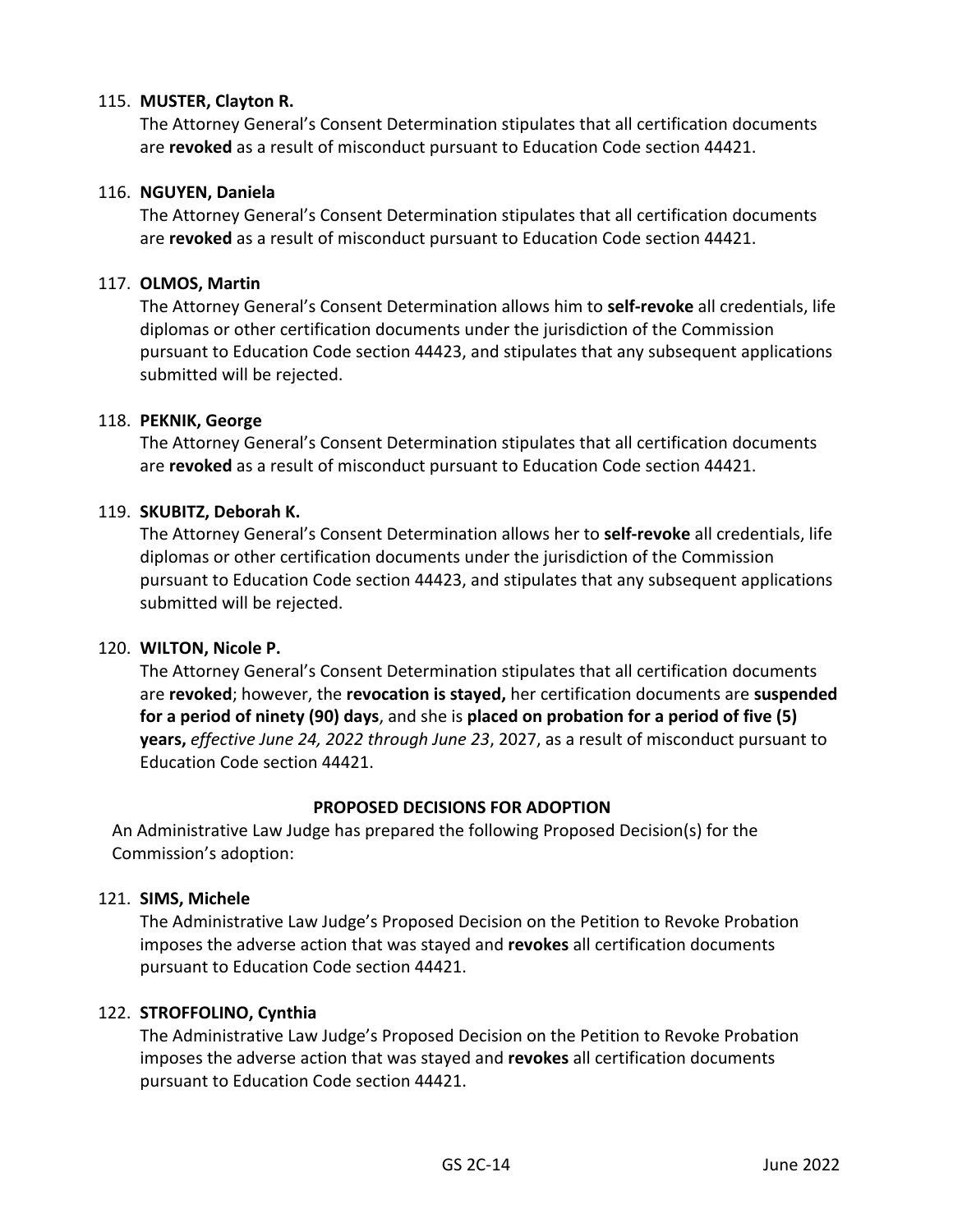# 123. **VANDEUSEN, Andrea**

The Administrative Law Judge's Proposed Decision imposes that all certification documents are **revoked**; however, the **revocation is stayed,** and she is **placed on probation for a period of five (5) years,** *effective July 24, 2022 through July 24*, 2027, as a result of misconduct pursuant to Education Code section 44421.

#### 124. **VELASQUEZ, Virginia**

The Administrative Law Judge's Proposed Decision reflects the Committee of Credentials' recommendation to **deny** the pending application as a result of misconduct pursuant to Education Code section 44345.

# **DEFAULT DECISION AND ORDER FOR ADOPTION**

A Deputy Attorney General has prepared the following Default Decision and Order for the Commission's adoption:

#### 125. **UTZIG, Michael**

In accordance with the default provisions of Government Code section 11520, his credentials are **revoked**.

# **Division of Professional Practices Information Items**

For your information, the following items have been placed on the Consent Calendar for the June 15-17, 2022 meeting of the California Commission on Teacher Credentialing:

# **SELF-REVOCATION WITH PENDING ALLEGATIONS OF MISCONDUCT PRIOR TO A RECOMMENDATION BY THE COMMITTEE OF CREDENTIALS**

The following credentials are revoked pursuant to the written request of the credential holder pursuant to Education Code section 44423.

#### 126. **CARREON, Ramiro G.**

Upon his written request, pursuant to Education Code section 44423, his certification documents are **revoked**, and he agrees that any submission of an application or Petition for Reinstatement will be automatically rejected.

#### 127. **DAUPHIN, Pierre A.**

Upon his written request, pursuant to Education Code section 44423, his certification documents are **revoked**, and he agrees that any submission of an application or Petition for Reinstatement will be automatically rejected.

#### 128. **MASON, Stephen V.**

Upon his written request, pursuant to Education Code section 44423, his certification documents are **revoked**, and he agrees that any submission of an application or Petition for Reinstatement will be automatically rejected.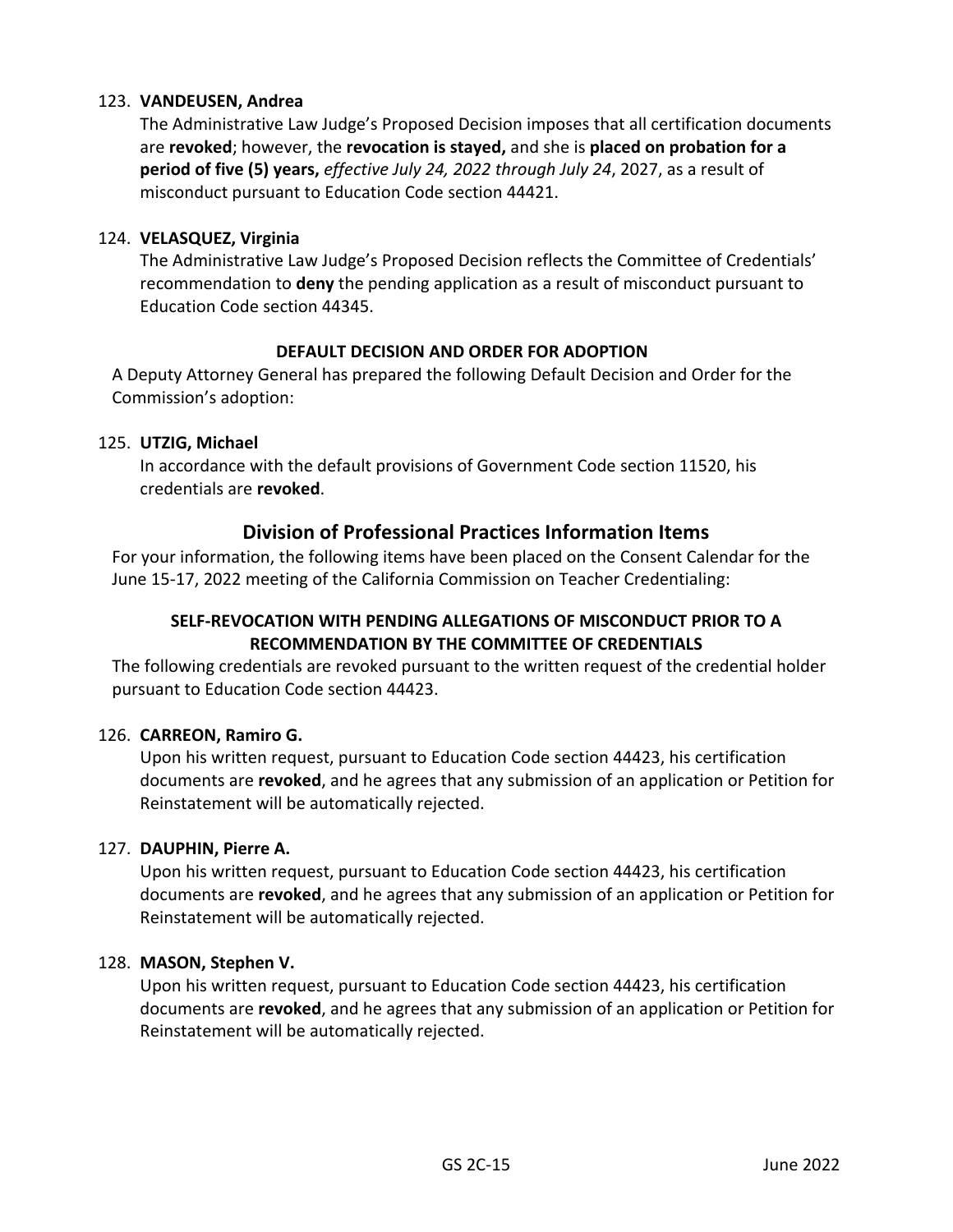# 129. **MORRONE, Marco J.**

Upon his written request, pursuant to Education Code section 44423, his certification documents are **revoked**, and he agrees that any submission of an application or Petition for Reinstatement will be automatically rejected.

#### **MANDATORY ACTIONS**

All certification documents were mandatorily revoked or denied by operation of law.

#### 130. **ABREO, Steven A.**

Pursuant to Education Code section 44425, all certification documents under the jurisdiction of the California Commission on Teacher Credentialing are **revoked** following his felony conviction for violating California Penal Code section 311.11(a) (possession or control of child pornography).

#### 131. **BALDWIN, Patricia M.**

Pursuant to Education Code section 44346.1, all applications for certification under the jurisdiction of the California Commission on Teacher Credentialing are **denied** following her misdemeanor conviction for violating California Penal Code section 503 (embezzlement).

# 132. **BLOUNT, Jeffery M.**

Pursuant to Education Code section 44423.6, all certification documents under the jurisdiction of the California Commission on Teacher Credentialing are **revoked** following his non-felony conviction for violating State of Washington Revised Code of Washington section 9.68A.090(1) (communication with a minor for immoral purposes) (5 counts), for which, as a term of probation, he was required to surrender his credential(s), his ability to associate with minors is limited, and he is required to register as a sex offender.

# 133. **CARMICHAEL, Christopher A.**

Pursuant to Education Code section 44425, all certification documents under the jurisdiction of the California Commission on Teacher Credentialing are **revoked** following his felony conviction for violating Title 18, United States Code section 2422(b) (attempted coercion and enticement of a minor).

#### 134. **CURRINGTON, Dujon O.**

Pursuant to Education Code section 44346.1, all applications for certification under the jurisdiction of the California Commission on Teacher Credentialing are **denied** following his felony conviction for violating California Penal Code section 211 (second degree robbery) (2 counts), a serious and violent felony.

#### 135. **DE LORIMIER, John B.**

Pursuant to Education Code section 44425, all certification documents under the jurisdiction of the California Commission on Teacher Credentialing are **revoked** following his felony conviction for violating Title 18, United States Code section 2252(a)(4)(B) and (b)(2) (possession of child pornography), for which he is required to register as a sex offender pursuant to Penal Code section 290.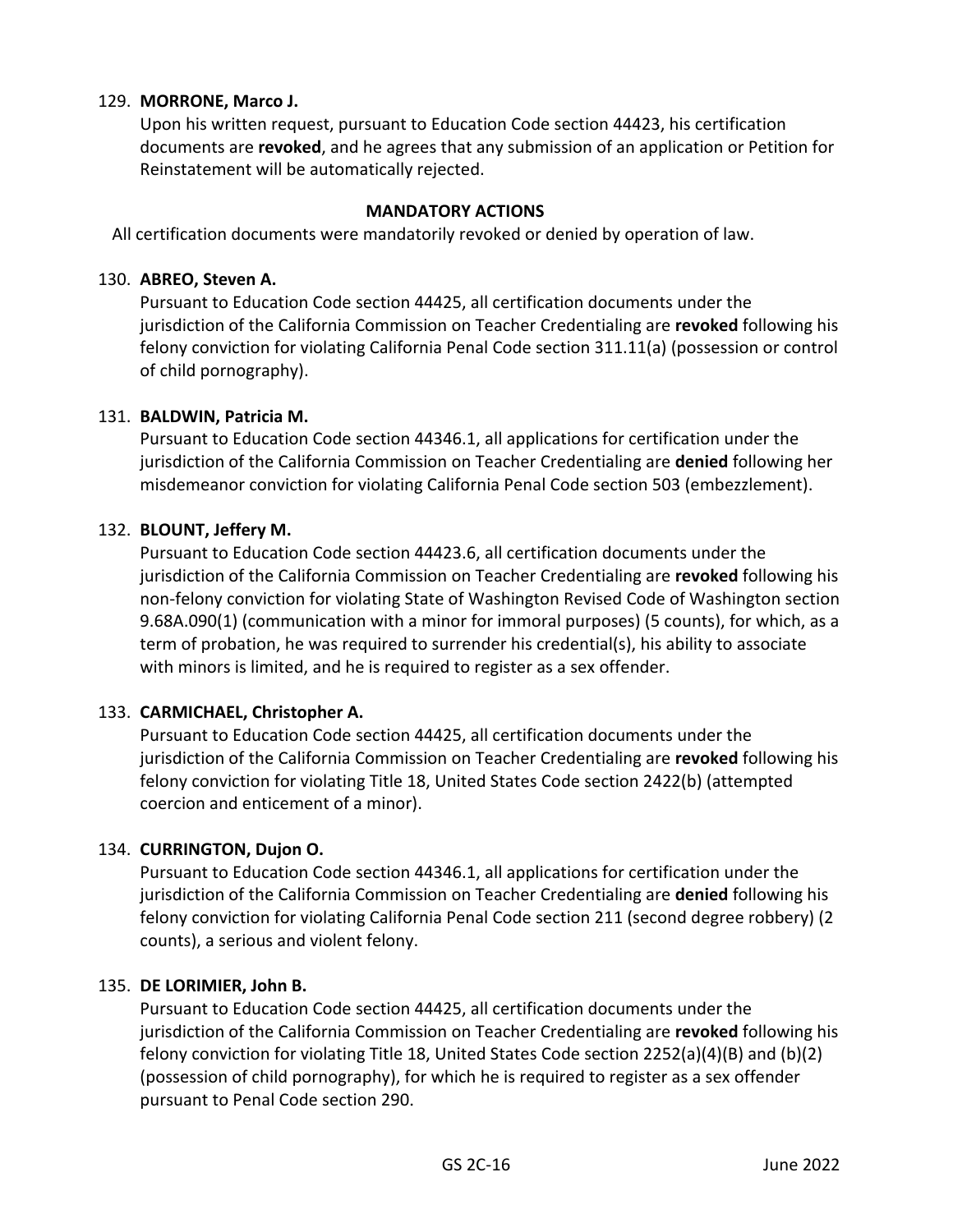# 136. **ESPINOZA, Jose M.**

Pursuant to Education Code sections 44424 and 44346.1, all certification documents under the jurisdiction of the California Commission on Teacher Credentialing are revoked and all applications for certification are denied following his felony conviction for violating California Penal Code section 245(a)(1) (assault with deadly weapon non firearm or by force to cause great bodily injury).

# 137. **HAMPTON, Darryl E.**

Pursuant to Education Code section 44346, all applications for certification under the jurisdiction of the California Commission on Teacher Credentialing are **denied** based on his requirement to register as a sex offender pursuant to Penal Code section 290.

# 138. **KENNEDY, Michael N.**

Pursuant to Education Code section 44424, all certification documents under the jurisdiction of the California Commission on Teacher Credentialing are **revoked** following his felony conviction for violating California Penal Code section 273a(a) (child cruelty; possible injury/death).

#### 139. **KIDD, Martha A.**

Pursuant to Education Code section 44346.1, all applications for certification documents under the jurisdiction of the California Commission on Teacher Credentialing are **denied**  following her felony conviction for violating California Penal Code section 459 (first degree, residential burglary), a serious felony.

#### 140. **LEPORE, Anthony J.**

Pursuant to Education Code section 44425, all certification documents under the jurisdiction of the California Commission on Teacher Credentialing are **revoked** following his felony conviction for violating California Penal Code section 289(h) (sexual penetration, victim under 18 years), for which he is required to register as a sex offender pursuant to Penal Code section 290.

#### 141. **LEYVA RUELAS, Ricardo J.**

Pursuant to Education Code section 44346.1, all applications for certification under the jurisdiction of the California Commission on Teacher Credentialing are **denied** following his felony conviction for violating California Penal Code section 487(a) (grand theft: money/labor/property).

#### 142. **NEIPP, Joseph H.**

Pursuant to Education Code section 44425, all certification documents under the jurisdiction of the California Commission on Teacher Credentialing are **revoked** following his felony conviction for violating California Penal Code sections 288(a) (lewd or lascivious act on a child under 14 years) (3 counts) and 288(b)(1) (lewd or lascivious act on a child under 14 years by force) (1 count), for which he is required to register as a sex offender pursuant to Penal Code section 290.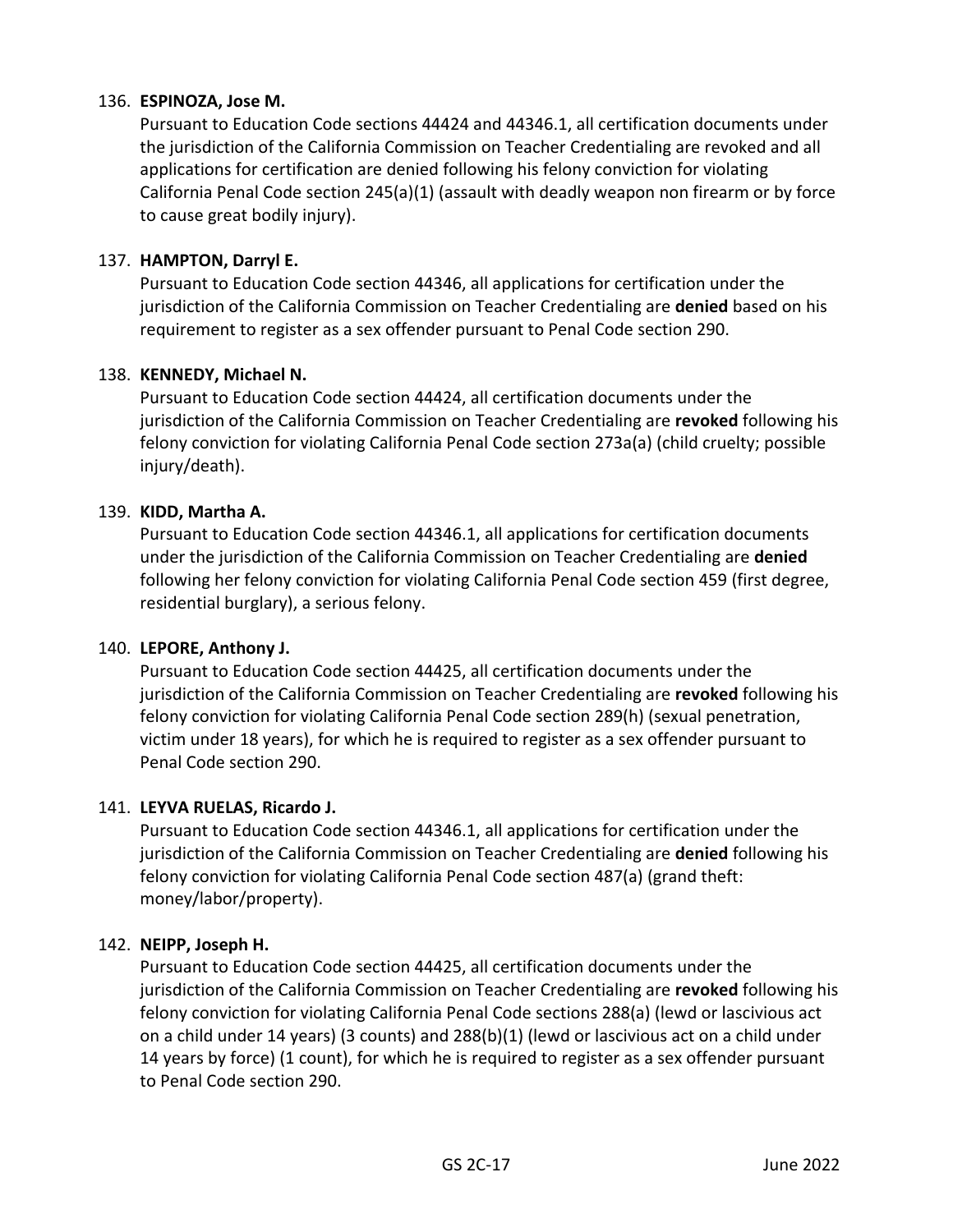# 143. **NICHOLS, Blake R.**

Pursuant to Education Code section 44346.1, all applications for certification under the jurisdiction of the California Commission on Teacher Credentialing are **denied** following his felony conviction for violating California Penal Code section 459 (first degree residential burglary) a serious felony.

#### 144. **PALARCA, Jonathan**

Pursuant to Education Code section 44425, all certification documents under the jurisdiction of the California Commission on Teacher Credentialing are revoked following his felony conviction for violating California Penal Code section 288.2(a)(2) (send harmful matter), for which he is required to register as a sex offender pursuant to Penal Code section 290.

#### 145. **PORFIRIO, Christopher M**

Pursuant to Education Code section 44346, all applications for certification under the jurisdiction of the California Commission on Teacher Credentialing are **denied** following his misdemeanor conviction for violating California Penal Code section 647(a) (disorderly conduct: solicit lewd act).

#### 146. **SANTANA, Darlene**

Pursuant to Education Code section 44346.1, all applications for certification under the jurisdiction of the California Commission on Teacher Credentialing are **denied** following her misdemeanor conviction for violating California Penal Code section 503 (embezzlement).

#### 147. **SCHIESARI-VAN DEN ABBEELE,**

#### **Christina M.**

Pursuant to Education Code section 44346.1, all applications for certification under the jurisdiction of the California Commission on Teacher Credentialing are **denied** following her misdemeanor conviction for violating California Penal Code section 273a(a) (willful cruelty to child: possible injury/death).

#### 148. **TRUONG, Hanson**

Pursuant to Education Code section 44425, all certification documents under the jurisdiction of the California Commission on Teacher Credentialing are **revoked** following his felony conviction for violating California Penal Code section 311.11(a) (possess/control matter depicting person under 18 years engaging in or simulating sexual conduct), for which he is required to register as a sex offender pursuant to Penal Code section 290.

#### **AUTOMATIC SUSPENSIONS**

All certification documents held by the following individuals were automatically suspended because a complaint, information or indictment was filed in court alleging each individual committed an offense specified in Education Code section 44940. Their certification documents will remain automatically suspended until the Commission receives notice of entry of judgment pursuant to Education Code section 44940(d).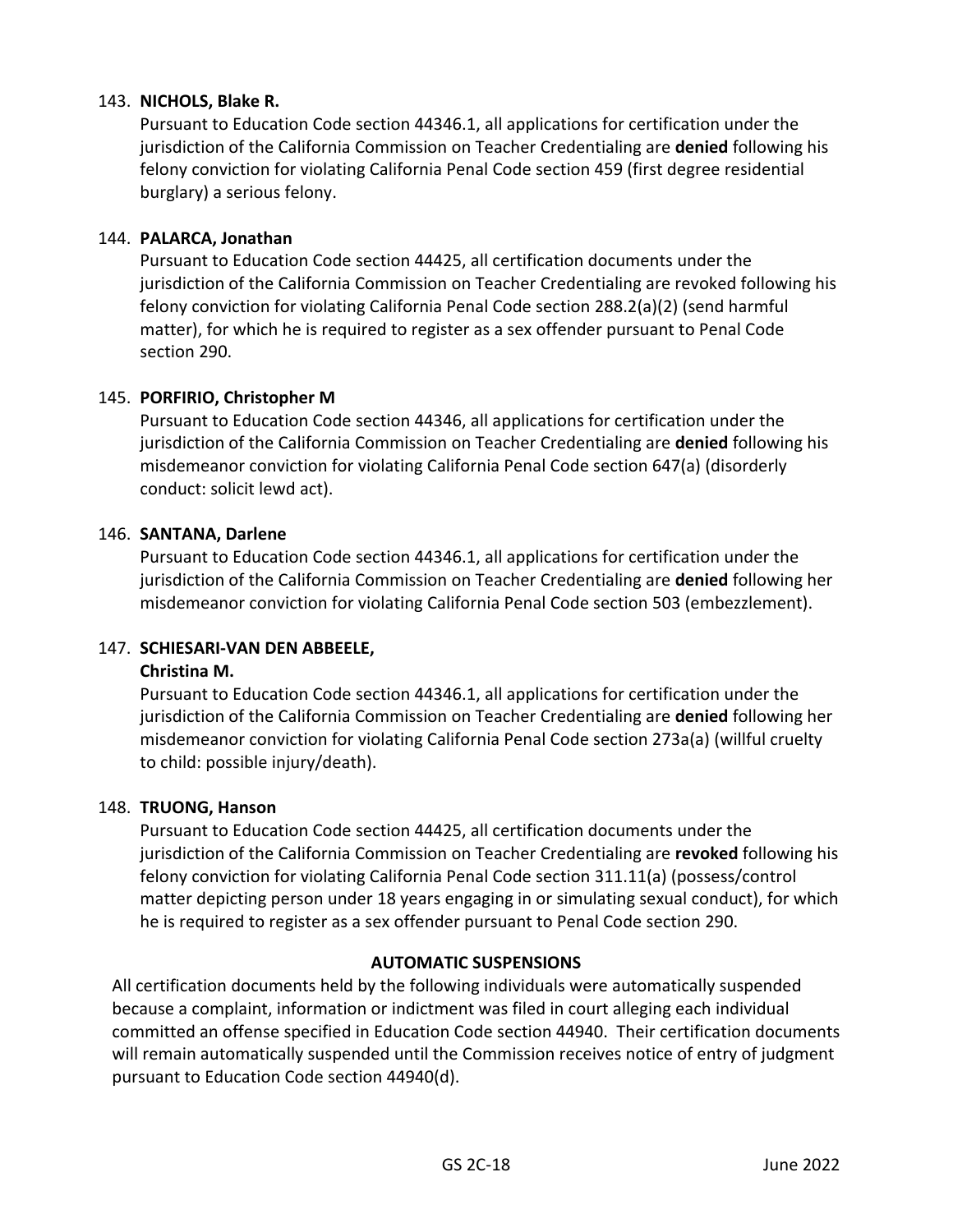- 149. **ADAMS, Warren J.**
- 150. **ARIZABAL, Samantha A.**
- 151. **CLEVER, Joshua A.**
- 152. **GOWER, Anessa**
- 153. **LANDERGEN, Gary F.**
- 154. **RAINES, Robert P.**
- 155. **RUIZ, Ricardo**
- 156. **SANCHEZ, Carl J.**
- 157. **WALN, Scott H.**

#### **NO CONTEST SUSPENSIONS**

All credentials held by the following individuals were suspended, pursuant to Education Code section 44424 or 44425, because a plea of no contest was entered to an offense specified in the above sections of the Education Code. The credentials will remain suspended until final disposition by the Commission.

#### 158. **PURSLEY, Amber N.**

#### 159. **SANTANA, Darlene**

#### **SUSPENSION DUE TO REVOCATION OF CREDENTIALS IN ANOTHER STATE**

All credentials held by the following individuals were suspended, pursuant to Education Code section 44423.5, due to revocation of teaching credentials, license, or permits in another state. The credentials will remain suspended until final disposition by the California Commission on Teacher Credentialing.

#### 160. **BETTIS, Tasaria**

#### 161. **BRIGGS, Jared W.**

#### **TERMINATION OF AUTOMATIC SUSPENSIONS**

Pursuant to Education Code section 44940(d), the automatic suspension of all credentials held by the following individuals is terminated and the matter referred to the Committee of Credentials for review.

162. **BUTLER, Lacy E.**

#### 163. **ROBINSON, Cory F.**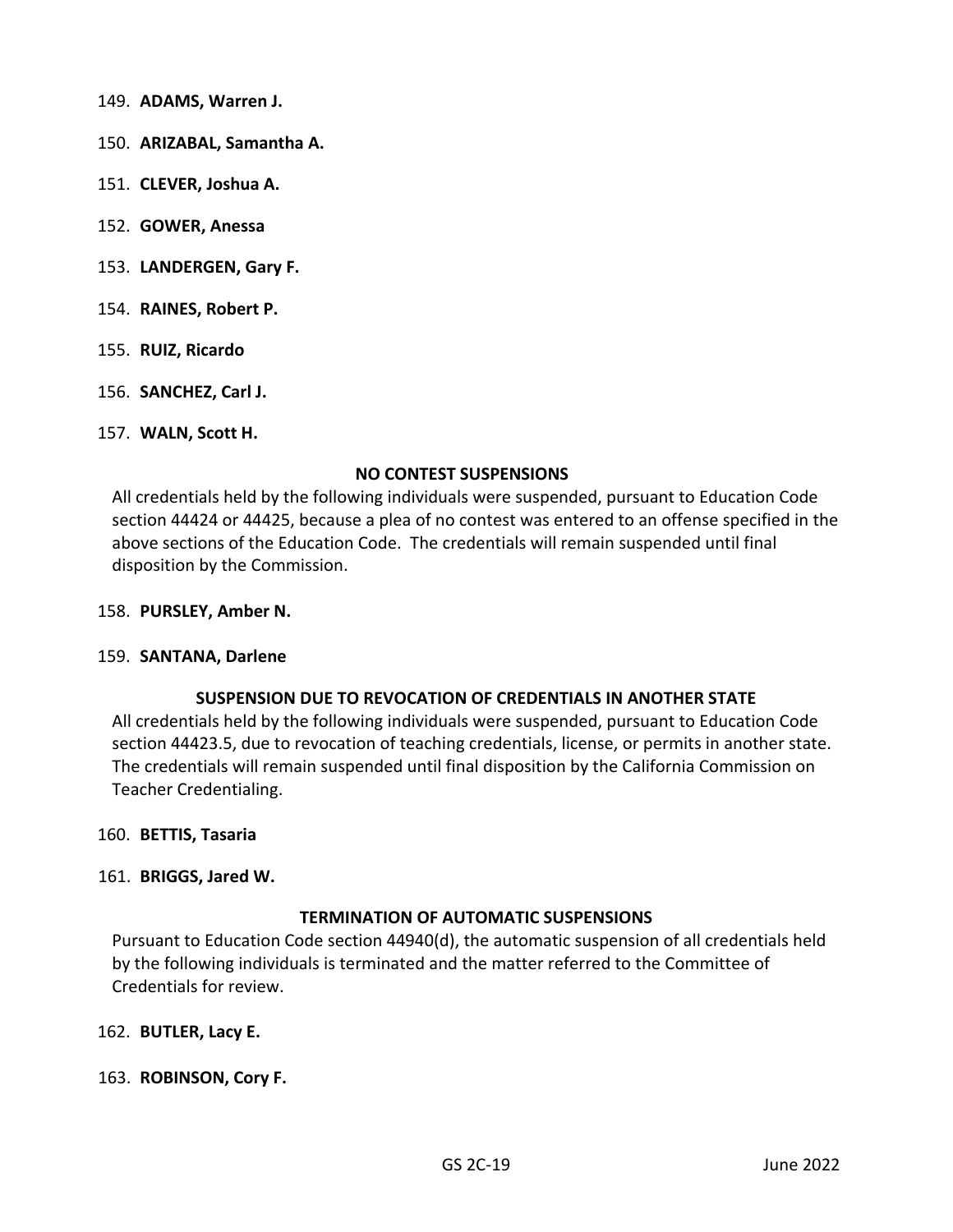# **Division of Professional Practices Workload Report**

# **Introduction**

To increase its oversight of the work of the Division of Professional Practices (DPP), in 2011 the Commission on Teacher Credentialing (Commission) directed staff to present information about DPP's workload as part of the Commission's agenda.

# **Highlights from the April 2022 Statistics**

The Commission's dashboard reports on six key measurements in line-graph form, showing both current year numbers as well as prior year numbers for comparison purposes.

The "Total Cases" are the number of open cases within DPP, including cases in the Intake Unit, before the Committee of Credentials (Committee), pending before the Commission, and pending an administrative hearing. At the end of April, the caseload was 2,529 and slightly below the normal range of 2,600-2,800 cases (pre-COVID).

"Cases Opened" are new cases received during the month, from all sources, including criminal arrest notices, district reports, affidavits, and educators who self-report misconduct. Following the COVID-19 closures in March 2020, DPP received fewer reports of misconduct, which resulted in fewer cases being opened. Staff have begun to open an increased number of cases this fiscal year when compared to last, due to an increased number of applications received. In April, staff opened 433 cases, which is now within the normal range of 400-500 cases opened per month.

The "Initial Review" and "Formal Review" charts reflect the number of cases reviewed by the Committee at its normal three-day meeting in April. The two-step process is required by statute. The Committee continues to review fewer Initial Review cases due to the overall decline of the DPP caseload. Staff expects Initial Review casesto increase to 90 cases per month as reports of misconduct received return to normal levels.

"Cases Closed" is the number of matters closed by Commission action, Committee action or closed by staff where the Commission has given formal delegation of authority (i.e., single alcohol offensesthat do not involve schools, minors, or publicity). In April, 327 cases were closed, which is slightly below the normal range of 400-500 cases per month.

"AG Cases" refer to cases in which an educator requests an administrative hearing to challenge the recommendation for discipline made by the Committee. An administrative hearing is an evidentiary proceeding where an administrative law judge hears and rules on the evidence. The Commission is represented in these hearings by the Office of the Attorney General (AG). The number of cases where the AG is representing the Commission is shown in the last graph. The number of cases currently at the administrative hearing stage is 158.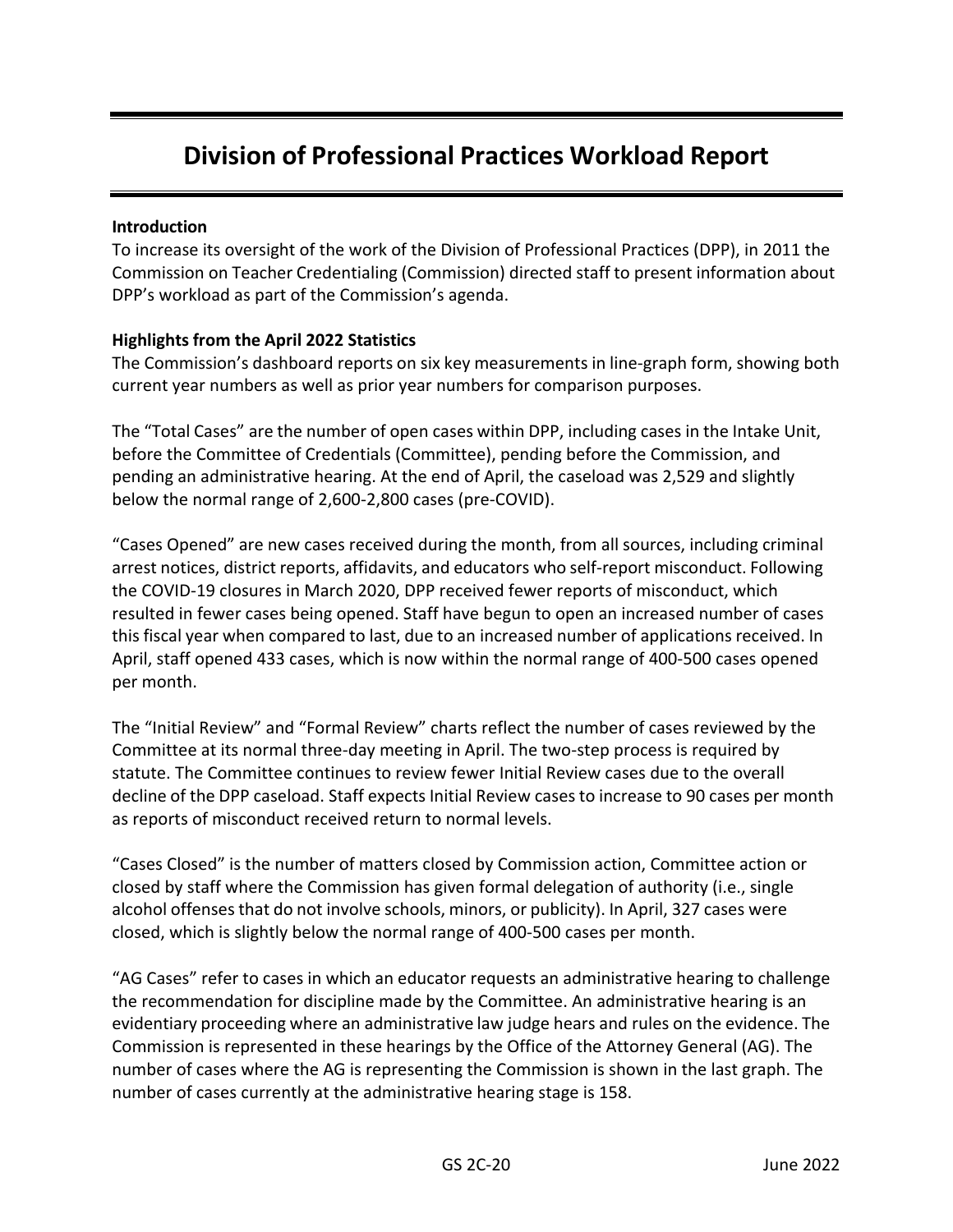## **Workload Conclusion**

DPP is committed to work that is critical to public service and the Commission's mission. DPP continues to maintain a steady case production, while at the same time ensuring quality case preparation for the Committee.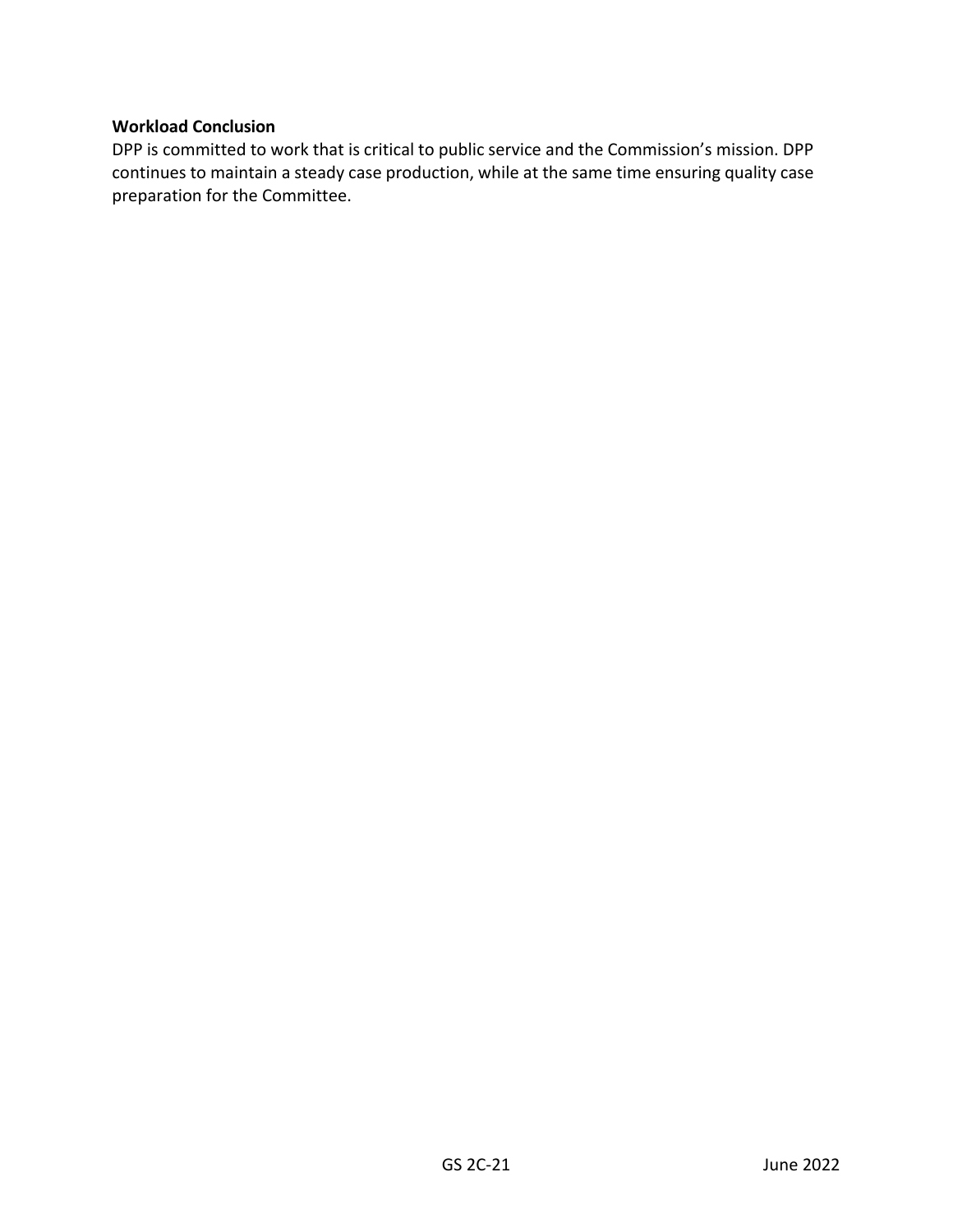

#### **Cases Opened** 500 400 300 200 100 0 FEB MAR APR -2020-21 270 323 310 2021-22 323 396 433









# **DPP Monthly Dashboard Reports**